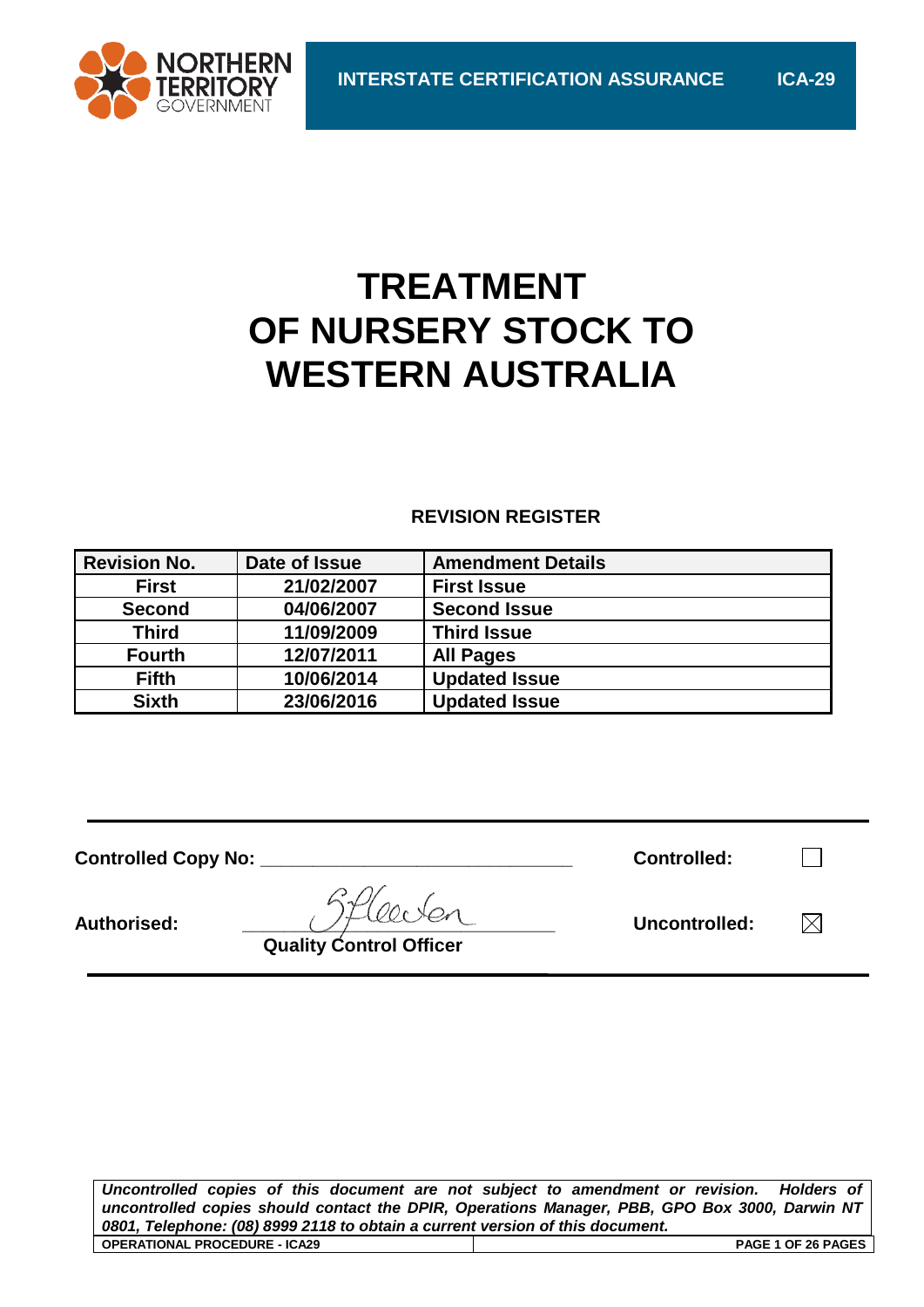# **TABLE OF CONTENTS**

| 1.   |       |                         |    |
|------|-------|-------------------------|----|
| 2.   |       |                         |    |
| 3.   |       |                         |    |
| 4.   |       |                         |    |
| 5.   |       |                         |    |
| 6.   |       |                         |    |
| 7.   |       |                         | 10 |
| 7.1  |       |                         |    |
|      | 7.1.1 |                         |    |
|      | 7.1.2 |                         |    |
|      | 7.1.3 |                         |    |
|      | 7.1.4 |                         |    |
|      |       | 7.1.4.1                 |    |
|      |       | 7.1.4.2                 |    |
|      |       |                         |    |
|      |       | 7.1.4.3                 |    |
|      |       | 7.1.4.4                 |    |
|      |       | 7.1.4.5                 |    |
| 7.2  |       |                         |    |
| 7.3  |       |                         |    |
| 7.4  |       |                         |    |
|      | 7.4.1 |                         |    |
|      | 7.4.2 |                         |    |
|      | 7.4.3 |                         |    |
| 7.5  |       |                         |    |
| 7.6. |       | Potting Media Treatment | 15 |
|      | 7.6.1 |                         |    |
|      | 7.6.2 |                         |    |
| 7.7  |       |                         |    |
|      | 7.7.1 |                         |    |
|      | 7.7.2 |                         |    |
| 7.8  |       |                         |    |
|      | 7.8.1 |                         |    |
|      | 7.8.2 |                         |    |
| 7.9  |       |                         |    |
|      | 7.9.1 |                         |    |
|      | 7.9.2 |                         |    |
|      | 7.9.3 |                         |    |
|      |       |                         |    |
| 7.10 |       |                         |    |
| 7.11 |       |                         |    |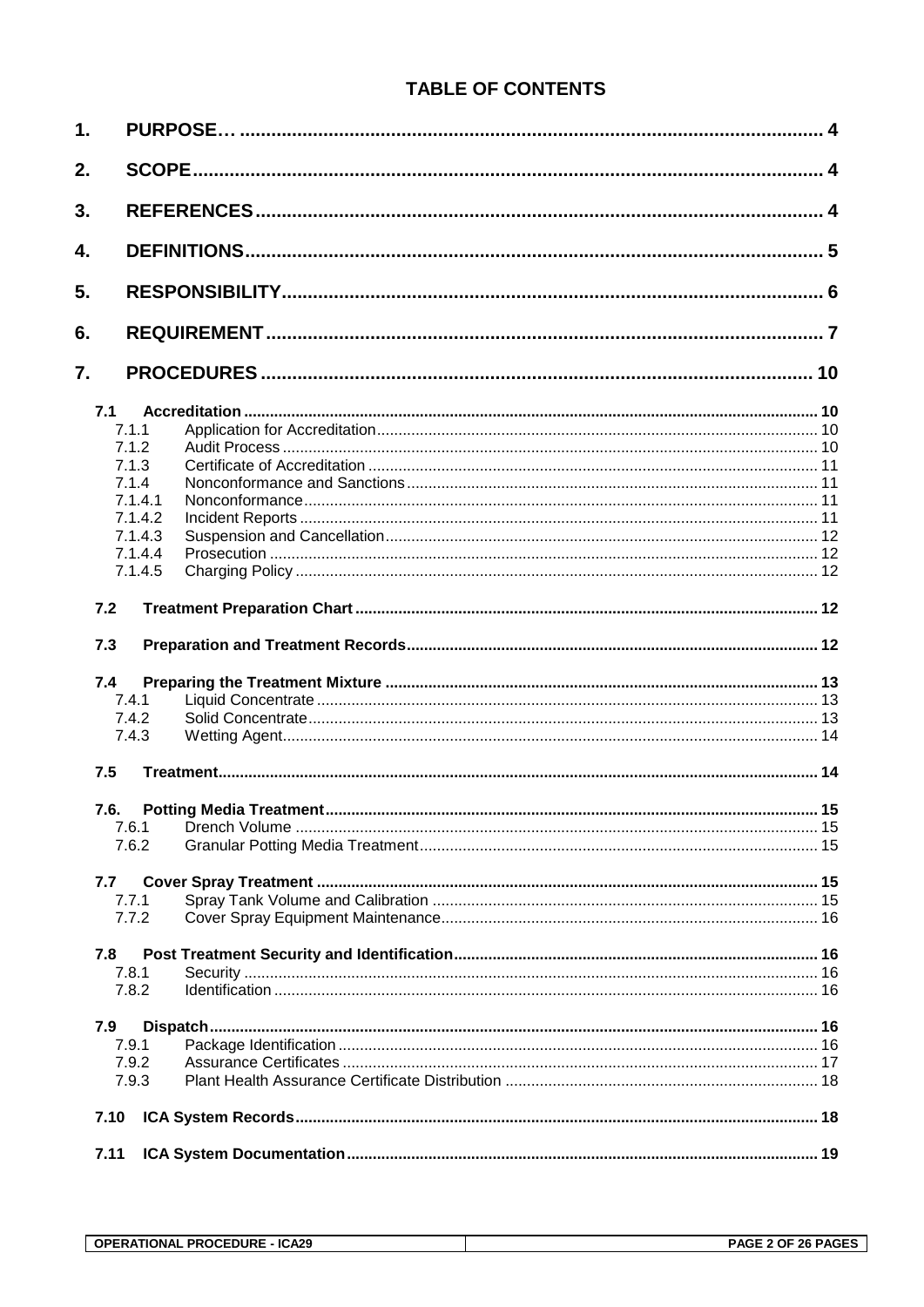| 8. |                                                                                            |  |
|----|--------------------------------------------------------------------------------------------|--|
|    | ATTACHMENT 1 - Application for Accreditation of a Business for an Interstate Certification |  |
|    | Assurance (ICA) and/or Certification Assurance (CA) Arrangement (Blank)20                  |  |
|    |                                                                                            |  |
|    | ATTACHMENT 3 - Plant Health Assurance Certificate Attachment Sheet for ICA29 (Example)23   |  |
|    |                                                                                            |  |
|    |                                                                                            |  |
|    |                                                                                            |  |
|    |                                                                                            |  |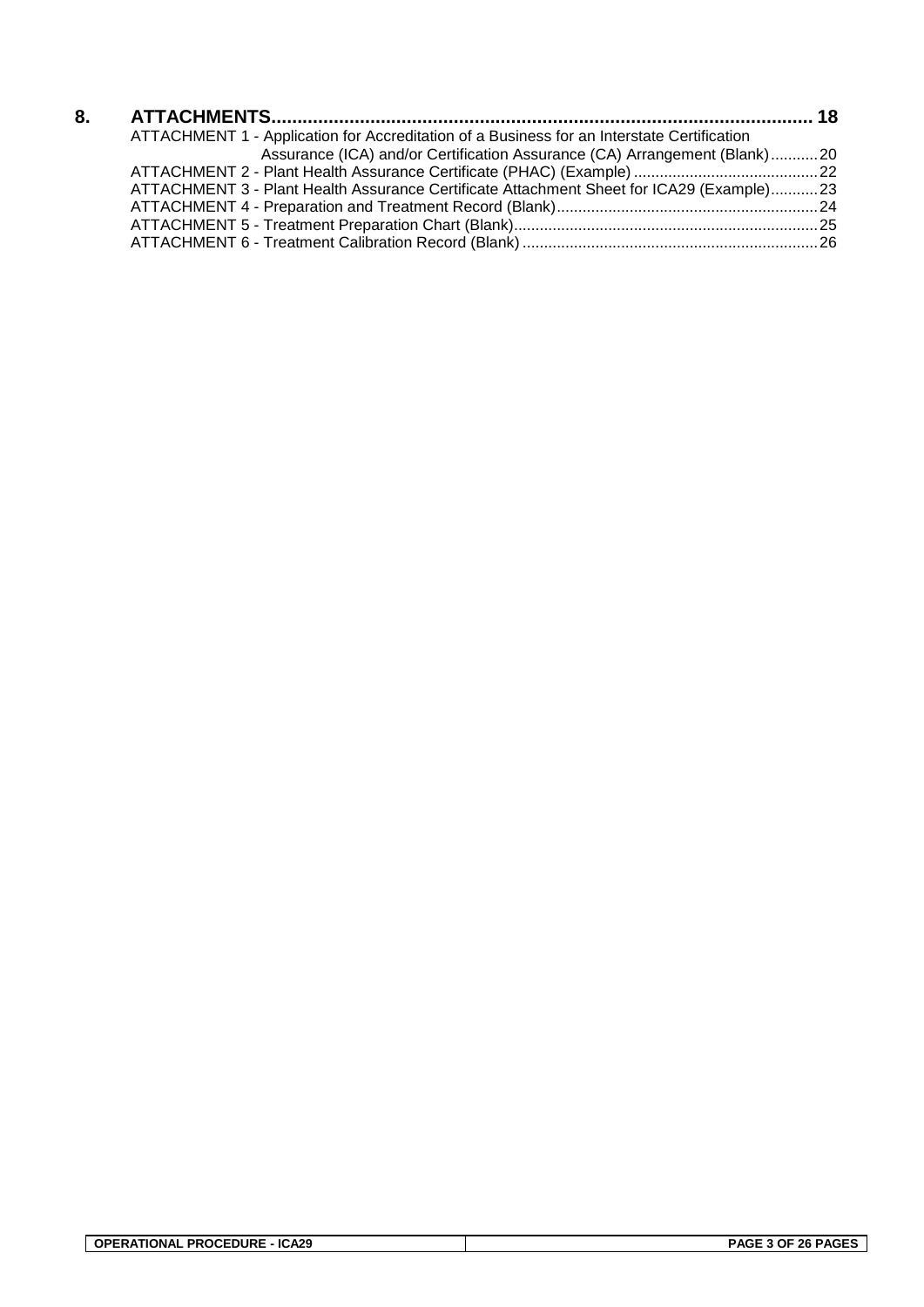

# **1. PURPOSE**

The purpose of this procedure is to describe -

- (a) the principles of operation, design features and standards required for treatment equipment; and
- (b) the responsibilities and actions of personnel;

that apply to the treatment of nursery stock plants, which may be either bare rooted or in a soilless potting media, for various quarantine pests and diseases, under an Interstate Certification Assurance (ICA) arrangement.

# **2. SCOPE**

This procedure allows a business accredited to issue certification facilitating the movement of nursery stock that has been treated and certified by a business operating under an Interstate Certification Assurance arrangement in the Northern Territory.

Pest: various pests and diseases and permitted species Produce: nursery stock: eg plants for propagation: bulbs, seedlings, potted plants Location: Northern Territory

*Certification under this procedure may not fulfil all quarantine entry conditions for all produce to Western Australia. Additional pest specific treatment/s may be required.*

*It is the responsibility of the business consigning the produce to ensure compliance with all applicable quarantine requirements.*

*Information on intrastate and interstate quarantine requirements can be obtained from Plant Biosecurity Branch.*

# **3. REFERENCES**

| $WI-02$                                    | Guidelines for Completion of Plant Health Assurance Certificates.                                                                                                                          |
|--------------------------------------------|--------------------------------------------------------------------------------------------------------------------------------------------------------------------------------------------|
| <b>APVMA Permit No.</b><br><b>PER9795</b>  | Permit to Allow Minor Use of an Agvet Chemical Product for<br>Quarantine Treatment of Ornamental Species and Non-Bearing<br>Potted Fruit Trees. 1 April 2007 to 31 March 2027 (Version 8). |
| <b>APVMA Permit No.</b><br><b>PER9796</b>  | Permit to Allow Minor Use of an Agvet Chemical Product for<br>Quarantine Treatment of Ornamental Species and Non-Bearing<br>Potted Fruit Trees. 1 April 2007 to 31 March 2027 (Version 5). |
| <b>APVMA Permit No.</b><br><b>PER10043</b> | Permit ti Allow Minor Use of an Agvet Chemical Product for<br>Quarantine Treatment of Potted Ornamentals and Non-Bearing Fruit<br>Trees. 18 May 2007 to 31 March 2027 (Version 6).         |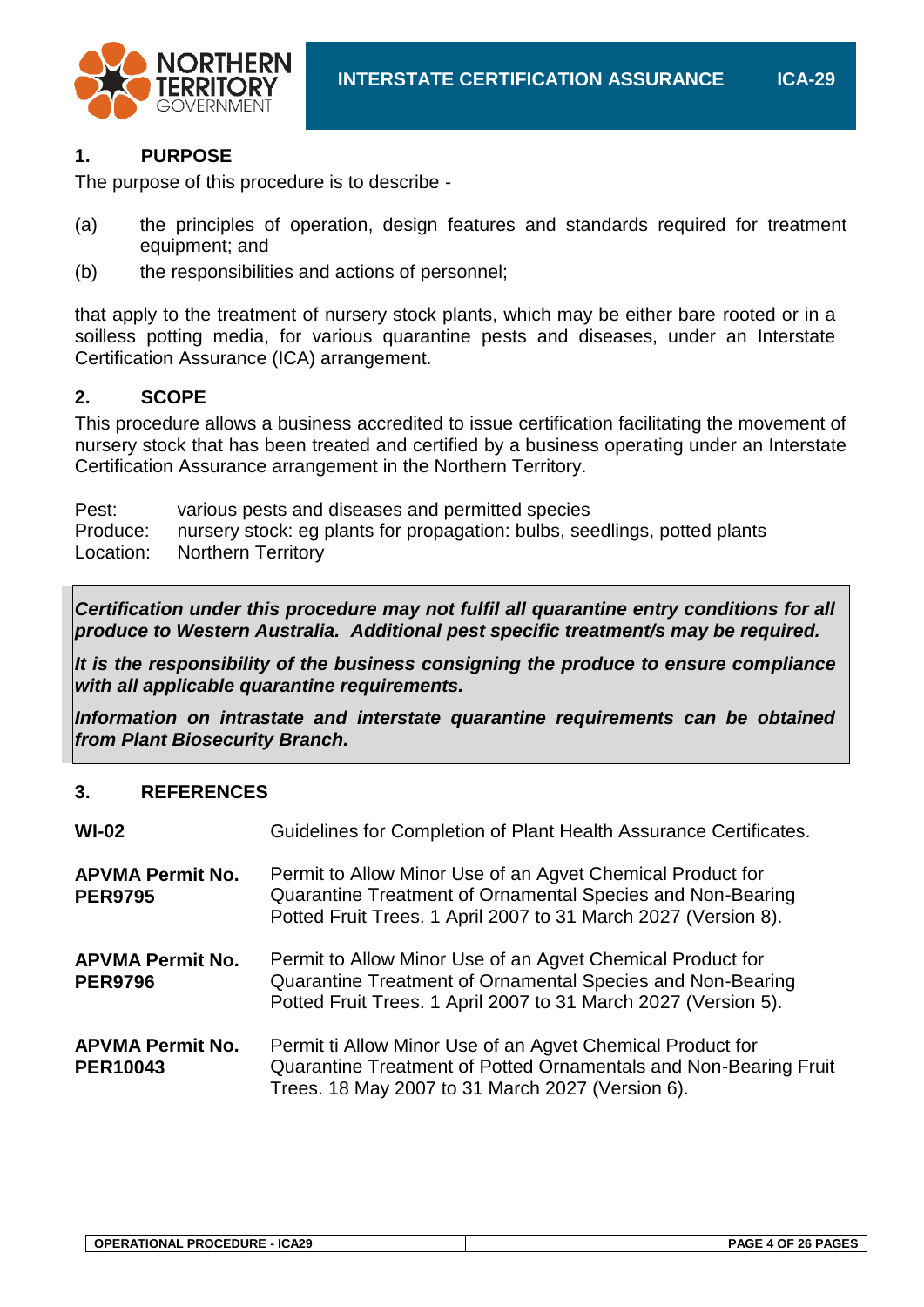

#### **4. DEFINITIONS**

| <b>Accredit</b>                                     | means to authorise nominated staff within a business to issue<br><b>Assurance Certificates.</b>                                                                                                                                                                                                      |
|-----------------------------------------------------|------------------------------------------------------------------------------------------------------------------------------------------------------------------------------------------------------------------------------------------------------------------------------------------------------|
| Act                                                 | means the Plant Health Act.                                                                                                                                                                                                                                                                          |
| <b>Application for</b><br><b>Accreditation</b>      | means an Application for Accreditation of a business for an<br>Interstate Certification Assurance (ICA) and/or Certification<br>Assurance (CA) arrangement (Attachment 1).                                                                                                                           |
| <b>Approved Laboratory</b>                          | means a laboratory approved by the National Association of<br>Authorities (NATA) or the<br>Northern<br>Testing<br>Territory<br>Department of Primary Industry and Resources.                                                                                                                         |
| <b>APVMA</b>                                        | means the Australian Pesticides and Veterinary Medicines<br>Authority.                                                                                                                                                                                                                               |
| <b>Assurance Certificate</b>                        | means a Plant Health Assurance Certificate (Attachment 2).                                                                                                                                                                                                                                           |
| <b>Authorised Signatory</b>                         | means a person whose name and specimen signature is<br>included as an Authorised Signatory on the business's<br>approved Application for Accreditation form.                                                                                                                                         |
| <b>Business</b>                                     | means the legal entity responsible for the operation of the<br>facility and ICA arrangement detailed in the business'<br>Application for Accreditation.                                                                                                                                              |
| <b>Certification Assurance</b>                      | means a voluntary arrangement between the Department of<br>business<br>Industry and Resources and<br>Primary<br>a<br>that<br>demonstrates effective in-house quality management and<br>provides assurance through documented procedures<br>and<br>records that produce meets specified requirements. |
| <b>Certified/Certification</b>                      | means covered by a valid Plant Health Assurance Certificate<br>(Attachment 2).                                                                                                                                                                                                                       |
| <b>Consignment</b>                                  | means a discrete quantity of product transported to a single<br>consignee at one time.                                                                                                                                                                                                               |
| <b>Cover Spraying</b>                               | means saturating all exposed parts of the plant ie, trunks,<br>stems, leaves, buds, flowers, fronds, or isolated parts (when<br>specified), to the point of run-off with a chemical solution or<br>suspension.                                                                                       |
| <b>Dipping</b>                                      | means full immersion in a diluted chemical mixture.                                                                                                                                                                                                                                                  |
| <b>Facility</b>                                     | means the location of the operation of treatment of nursery<br>stock covered by the Interstate Certification Assurance<br>arrangement.                                                                                                                                                               |
| <b>ICA</b>                                          | means Interstate Certification Assurance.                                                                                                                                                                                                                                                            |
| <b>Inspector</b>                                    | means an inspector appointed under the Plant Health Act.                                                                                                                                                                                                                                             |
| <b>Interstate Certification</b><br><b>Assurance</b> | means a system of Certification Assurance developed to meet<br>the requirements of State and Territory governments for the<br>certification of produce for interstate and intrastate quarantine<br>purposes.                                                                                         |
| <b>Nonconformance</b>                               | means a non-fulfilment of a specified requirement.                                                                                                                                                                                                                                                   |
| <b>Permitted Species</b>                            | means a plant which is or has been assessed by the<br>Department of Agriculture and Food, WA as posing no weed<br>risk for WA.                                                                                                                                                                       |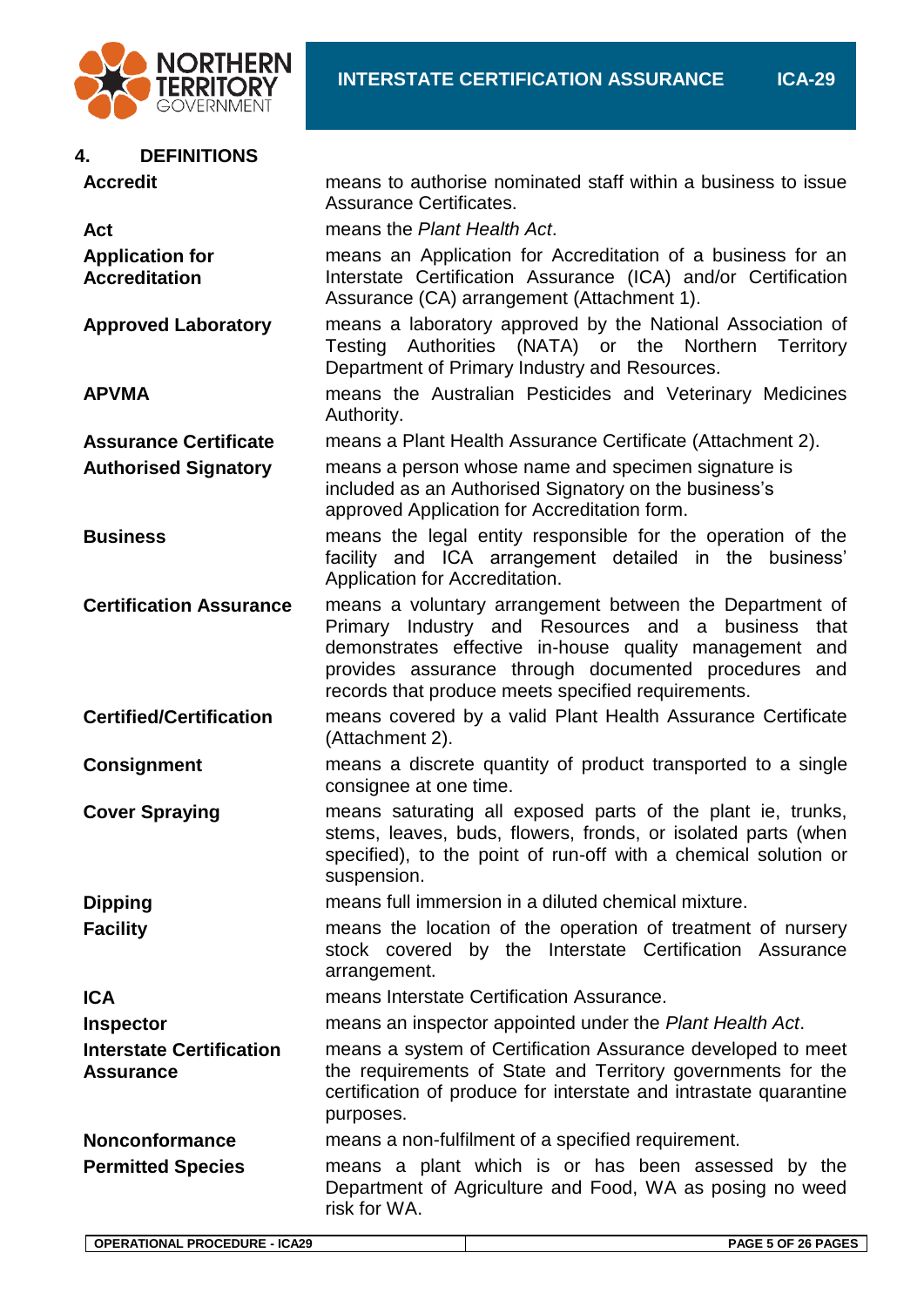

**PBB** means Plant Biosecurity Branch.

means certification issued by an Authorised Signatory of an accredited business.

# **5. RESPONSIBILITY**

**Plant Health Assurance** 

**Certificate (PHAC)**

These position titles have been used to reflect the responsibilities of staff under the ICA arrangement. These positions may not be present in all businesses, or different titles may be used for staff who carry out these responsibilities. In some businesses one person may carry out the responsibilities of more than one position.

The **Certification Controller** is responsible for –

- representing the business during audits and other matters relevant to ICA accreditation;
- training staff in their duties and responsibilities under this Operational Procedure;
- ensuring the business and its staff comply with their responsibilities and duties under this Operational Procedure;
- ensuring the business has current accreditation for an ICA arrangement under this Operational Procedure;
- obtaining and reading the specific Material and Safety Data Sheet (MSDS) for the chemical product intended for use;
- ensuring that the treatment of plants for certification under the business's ICA arrangement is carried out in accordance with this Operational Procedure;
- ensuring staff are trained in the use of chemicals, including awareness of MSDS; and
- ensuring the requirements of NT Worksafe and its relevant legislation and regulations are addressed, including the conduct of a risk assessment.

The **Treatment Operator** is responsible for –

- maintaining a current calibration certificate for equipment used in the treatment of nursery stock under this Operational Procedure;
- preparing safe use and diposal of of treatment mixtures;
- applying treatment to all lots of plants certified under this Operational Procedure within the interval specified prior to dispatch;
- maintaining preparation and treatment records of treatment;
- maintaining treatment equipment; and
- adhere to the requirements of the *Agricultural and Veterinary Chemicals (Control of Use) Act*.

The **Authorised Dispatcher** is responsible for –

- ensuring all packages covered by an Assurance Certificate issued by the business under this Operational Procedure are identified; and
- maintaining copies of all Assurance Certificates issued by the business under the ICA arrangement.

The **Authorised Signatories** are responsible for –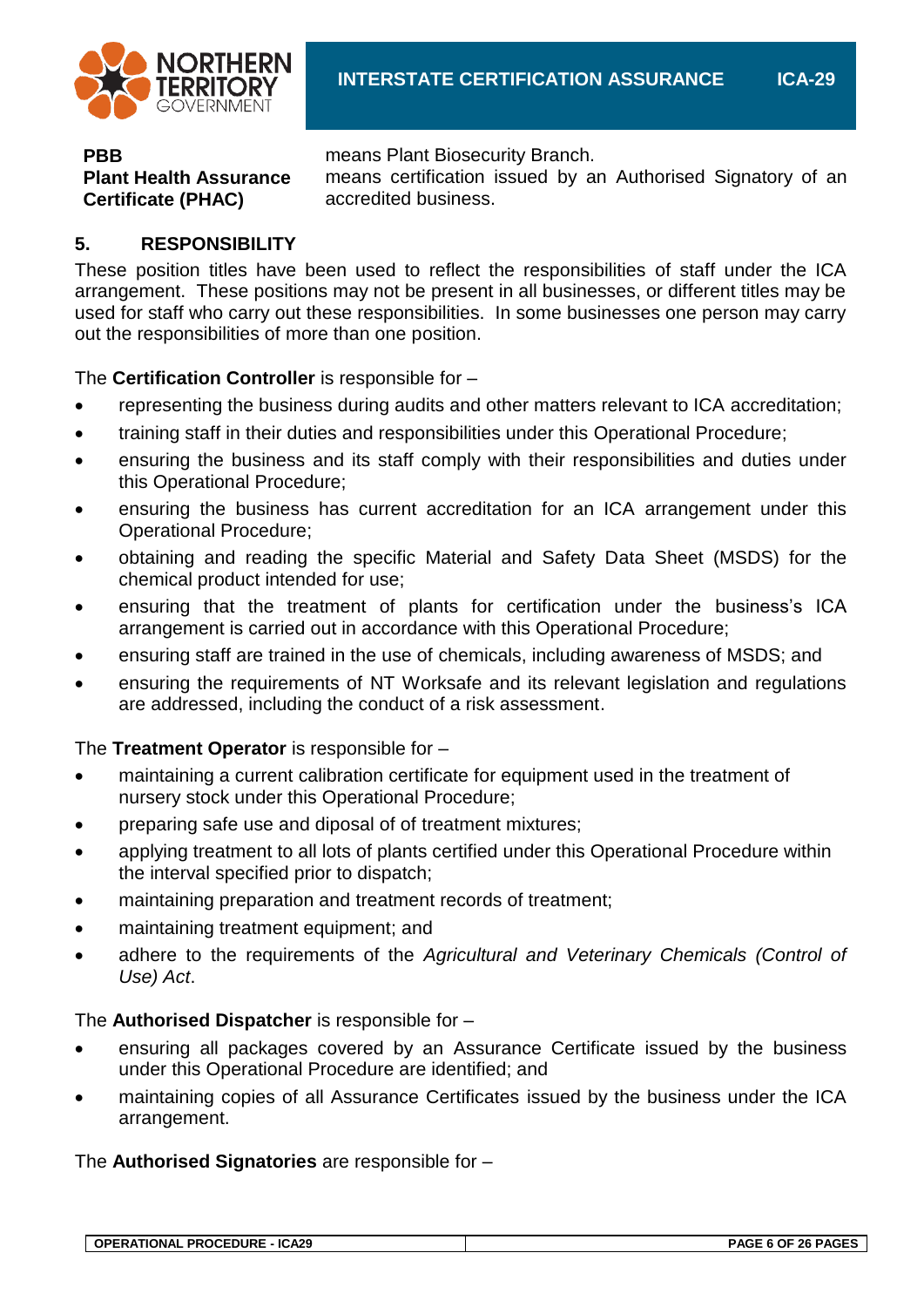ensuring, prior to signing and issuing an Assurance Certificate. that produce covered by the certificate has been treated and prepared in accordance with the business's ICA arrangement, and the details on the certificate are true and correct in every particular.

#### **6. REQUIREMENT**

All potted plants **must** be in a soilless potting medium.

Plants of any kind in pots of more than 20L in size are not allowed entry into WA.

For all potting media treatments, the volume of solution applied to be at least 20% of the volume of the container and applied when the media is not saturated and is to be contained. For example, for a 20L pot, 4L of solution to be applied when the potting media is sufficiently dry so that the solution is absorbed by the potting media.

All spray treatments to be applied with wetting agent (refer 7.3.3) at the manufacturers recommended rate to attain 100% coverage, to the point of run off.

All treatments are to be applied within 10 days before export.

**Note: Cover spraying must be the last treatment before packing or loading for dispatch**.

*The business must use products registered under the Agvet Code in accordance with the instructions included on the product's approved label or issued by the Northern Territory Government or an APVMA permit, and follow any first aid, safety, protection, storage and disposal directions on the product label or permit.* 

*Following the required treatments in this procedure does not absolve the business from the responsibility of ensuring that treated produce does not contain a pesticide residue above the Maximum Residue Level (MRL).* 

*The Department of Primary Industry and Resources and interstate quarantine authorities maintain the right to inspect at any time certified produce and to refuse to accept a certificate where produce is found not to conform to specified requirements.*

*Some produce may be damaged by chemical treatments. Businesses applying chemical treatments should check with experienced persons such as departmental officers for any available information. Testing of small quantities is recommended.*

The Treatment facilities **must** comply with the requirements of the local government, environmental and workplace health and safety authorities.

#### **Plants shall be treated in accordance with the following table:**

**Note: All businesses must have written approval from PBB prior to gaining accreditation.**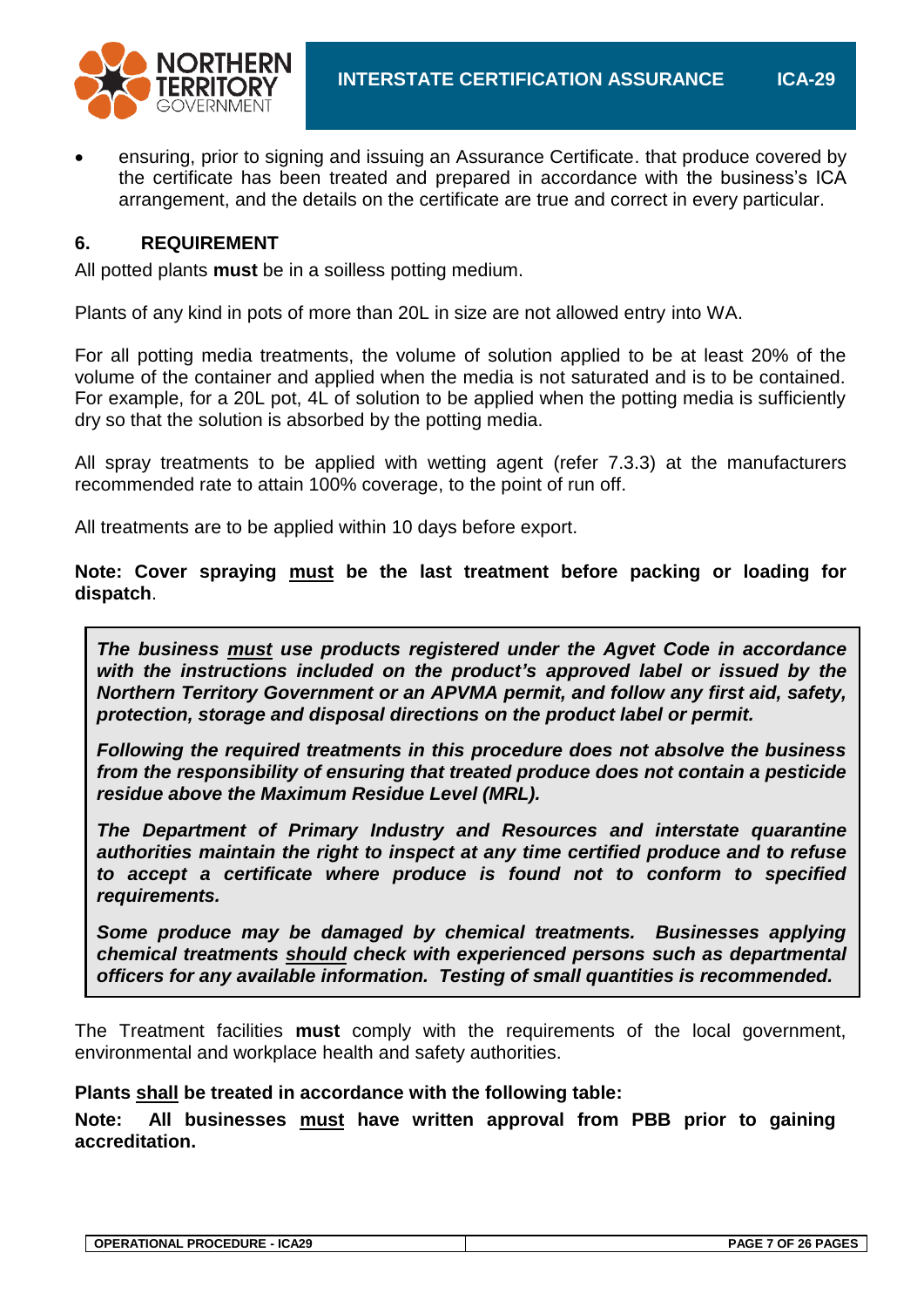

#### **PART A**

|                             | <b>Nursery Plants</b>                                                                                                                                                                                                       |
|-----------------------------|-----------------------------------------------------------------------------------------------------------------------------------------------------------------------------------------------------------------------------|
| Plants in                   | 1. Potting medium                                                                                                                                                                                                           |
| potting<br>medium           | bifenthrin 2g/kg (granules) at 16 to 61g/10L of potting medium (see<br>(a)<br>permit 9796).                                                                                                                                 |
|                             | <b>OR</b>                                                                                                                                                                                                                   |
|                             | suSCon Green® at label recommendations.<br>(b)<br>OR                                                                                                                                                                        |
|                             | Immersion or drenching of the container and root ball in a solution<br>(c)<br>of 80g/L bifenthrin at 2.5mL/10L and a commercial wetting agent<br>used at the manufacturer's recommended rate. (see permit<br>10043).        |
|                             | <b>OR</b>                                                                                                                                                                                                                   |
| To certify                  | Immersion or drenching of the container and root ball in a solution<br>(d)<br>of chlorpyrifos 500g/L at least 4mL/10L of water and a commercial<br>wetting agent used at the manufacturer's recommended rate.<br><b>AND</b> |
| plants all 5<br>points must | 2. Potting medium                                                                                                                                                                                                           |
| be met                      |                                                                                                                                                                                                                             |
|                             | (a) Furalaxyl 250g/kg at label recommendations.<br><b>OR</b>                                                                                                                                                                |
|                             | Etridiazole/Thiophante-Methyl at label recommendations.<br>(b)<br><b>OR</b>                                                                                                                                                 |
|                             | (c)<br>Etridiazole 350g/kg at label recommendations.<br><b>AND</b>                                                                                                                                                          |
|                             | 3. Above ground parts                                                                                                                                                                                                       |
|                             | Imidacloprid 200g/L at 2.5mL per 10L at label recommendations.<br>(a)                                                                                                                                                       |
|                             | Acetamiprid 225g/L at 44mL/100L at label recommendations.<br>(b)<br><b>AND</b>                                                                                                                                              |
|                             | 4. Above ground parts                                                                                                                                                                                                       |
|                             | Bifenthrin (EC) 100g/L at 5mL/10L (see permit 9795).<br>(a)<br><b>OR</b>                                                                                                                                                    |
|                             | Bifenthrin (EC) 80g/L at 6mL/10L (see permit 9795).<br>(b)<br><b>AND</b>                                                                                                                                                    |
|                             | 5. Above ground parts                                                                                                                                                                                                       |
|                             | Mancozeb 800g/kg at 15g/10L (see permit 9795).<br>(a)<br><b>OR</b>                                                                                                                                                          |
|                             | Chlorothalonil or any other Group Y fungicide at label<br>(b)<br>recommendations.                                                                                                                                           |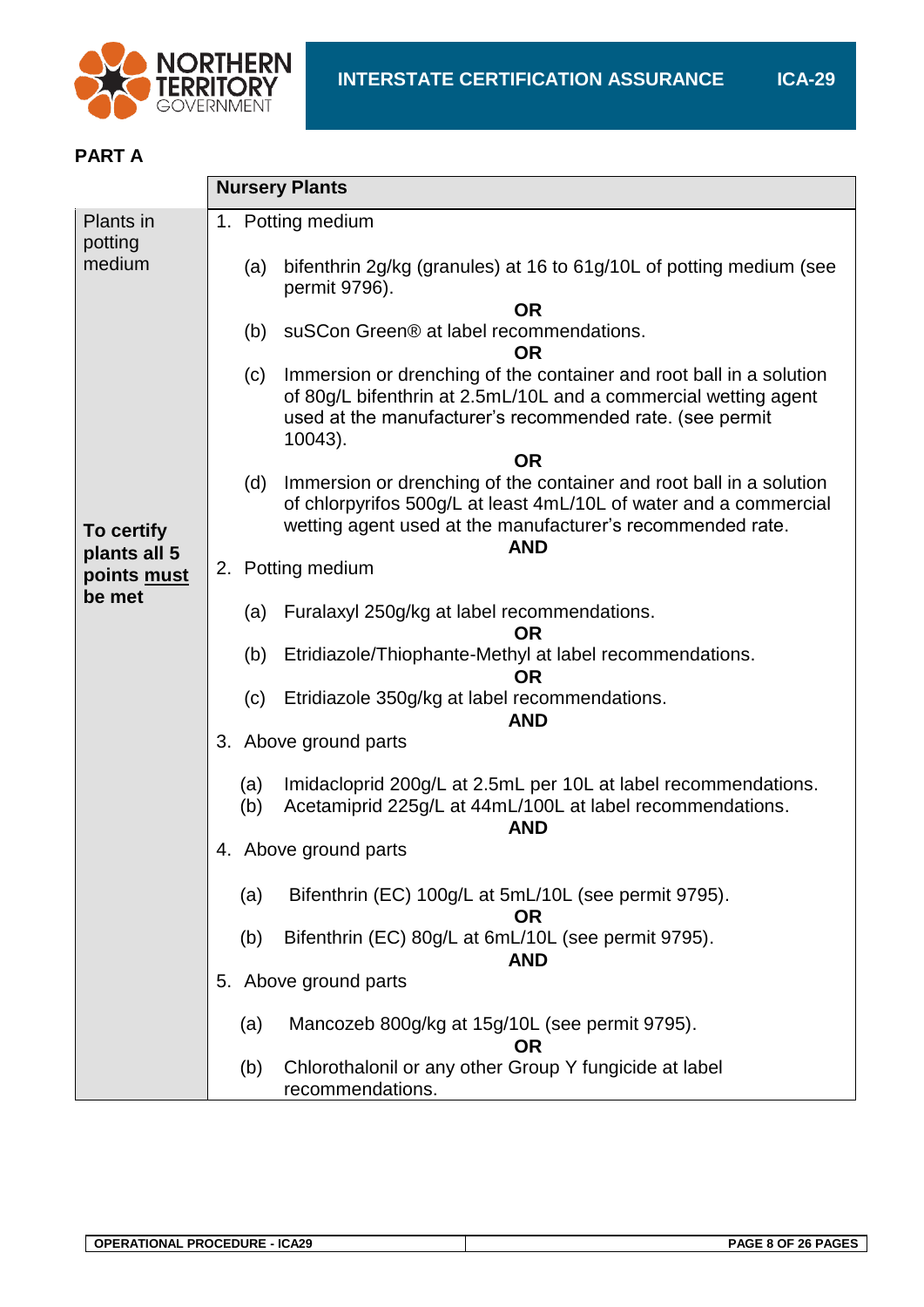

|                                             | <b>Nursery Plants</b>                                                                                                                              |
|---------------------------------------------|----------------------------------------------------------------------------------------------------------------------------------------------------|
| <b>Bulbs</b> free<br>from potting<br>medium | 1. All parts<br>Bifenthrin (EC) 100g/L at 5mL/10L (see permit 9795).<br>(a)                                                                        |
| To certify                                  | <b>OR</b>                                                                                                                                          |
| plants both<br>points must                  | Bifenthrin (EC) 80g/L at 6mL/10L (see permit 9795).<br>(b)<br><b>AND</b>                                                                           |
| be met                                      | 2. All Parts Mancozeb 800g/kg at 15g/10L (see permit 9795).                                                                                        |
| Bare rooted<br>and cuttings -               | 1. Above ground parts                                                                                                                              |
| plants with<br>leaves                       | Bifenthrin (EC) 100g/L at 5mL/10L (see permit 9795).<br>(a)<br><b>OR</b>                                                                           |
|                                             | Bifenthrin (EC) 80g/L at 6mL/10L (see permit 9795).<br>(b)<br><b>AND</b>                                                                           |
| To certify<br>plants all                    | 2. Above ground parts                                                                                                                              |
| above 3<br>points must                      | Imidacloprid 200g/L at 2.5mL per 10L at label recommendations.<br>(a)<br><b>OR</b>                                                                 |
| be met.                                     | Acetamiprid 225g/L at 44mL/100L at label recommendation.<br>(b)<br><b>AND</b>                                                                      |
|                                             | 3. Above ground parts mancozeb 800g/kg at 15g/10L (see permit 9795).                                                                               |
|                                             | Mix Mancozeb then add Bifenthrin and Imidacloprid in tank mix and apply via<br>a foliar application of above ground parts to the point of run off. |
| Bare rooted<br>and cuttings -               | 1. All parts                                                                                                                                       |
| dormant<br>deciduous                        | Bifenthrin (EC) 100g/L at 5mL/10L (see permit 9795).<br>(a)<br><b>OR</b>                                                                           |
| plants                                      | Bifenthrin (EC) 80g/L at 6mL/10L (see permit 9795).<br>(b)<br><b>AND</b>                                                                           |
| To certify                                  | 2. All Parts Mancozeb 800g/kg at 15g/10L (see permit 9795).<br><b>AND</b>                                                                          |
| plants all<br>above 3                       | 3. Above ground parts 120mL white oil to 10L water.                                                                                                |
| points must<br>be met.                      |                                                                                                                                                    |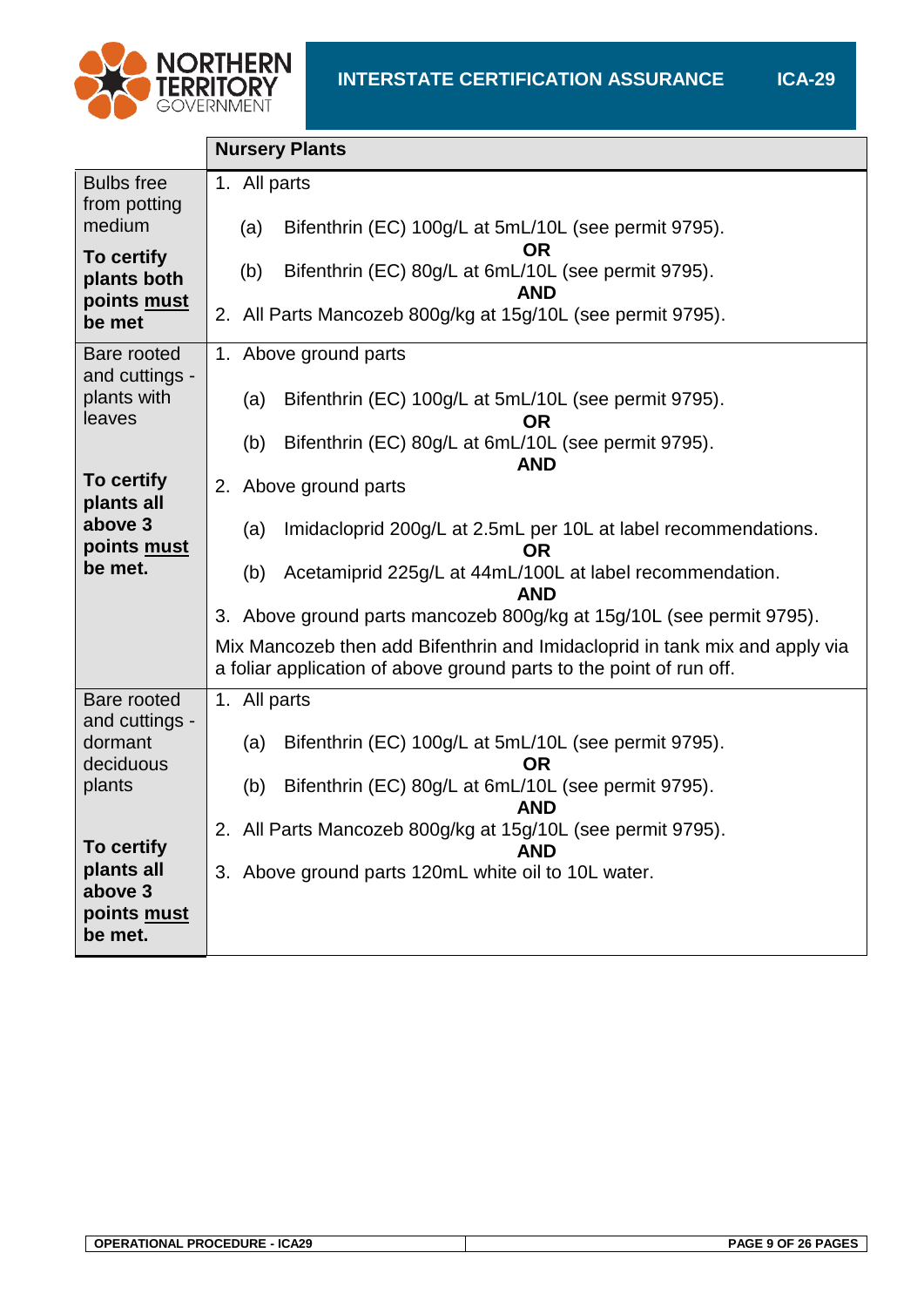

# **7. PROCEDURES**

#### **7.1 Accreditation**

#### **7.1.1 Application for Accreditation**

A business seeking accreditation for an ICA/CA arrangement under this Operational Procedure **shall** submit an Application for Accreditation (refer Attachment 1) at least 10 working days prior to the intended date of commencement of certification of produce.

Applicants **must** provide the details of all produce, plants and plant products they intend to pack and certify under this ICA/CA arrangement in Section 4 of the Application for Accreditation. Ensure application form is completed correctly and all required attachments are provided. A copy of the application **must** be maintained for audit purposes.

Each accredited business is provided with a unique Interstate Produce (IP) number to identify the business and its produce, plants and plant products for all interstate plant quarantine purposes as ministered by the Certificate of Accreditation.

#### **7.1.2 Audit Process**

#### **Desk Audit**

When the application is received a desk audit is conducted to ensure the application is completed correctly with the required attachments. If found to be incomplete the application form will be returned to the business for completion. Once the desk audit has been passed, an initial/compliance audit will be conducted.

#### **Initial Audit**

Prior to accrediting a business, an Inspector carries out an initial audit of the business to verify the ICA/CA system is implemented and capable of operating in accordance with the requirements of the Operational Procedure, and the system is effective in ensuring compliance with the specified requirements of the ICA/CA arrangement.

On completion of a successful initial audit, applicants will be granted provisional accreditation for a period of 4 weeks and a 'Certificate of Accreditation' for Provisional Certification will be issued (refer 7.1.3).

#### **Initial Compliance Audits**

In the first year of accreditation an initial compliance audit will be conducted within 4 weeks of accreditation or issuing an assurance certificate pursuant to the Operational Procedure. On completion of successful initial compliance audit the business **shall** be granted full accreditation.

On completion of a successful compliance audit, annual creditation is granted to cover the current season, up to a maximum of twelve months from the date of provisional accreditation, and a new 'Certificate of Accreditation' issued (refer 7.1.3).

#### **Compliance Audit**

Compliance audits are conducted to verify that the ICA/CA system continues to operate in accordance with the requirements of the Operational Procedure.

Ongoing compliance audits are conducted at least once every six months for a business that operates for more than six months of each year.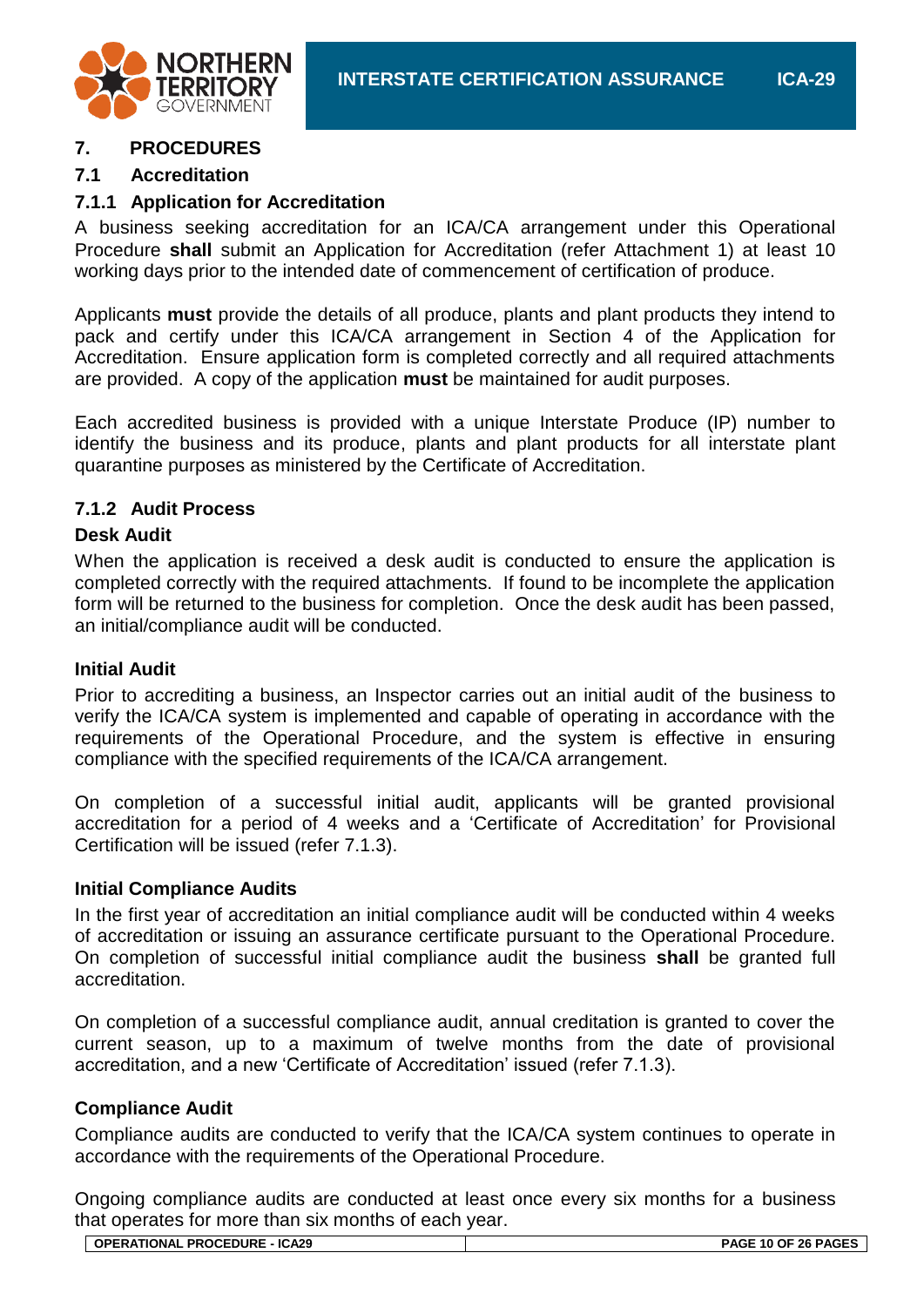

Random audits are conducted on a selected number of accredited businesses each year. Random audits may take the form of a full compliance audit, or audits of limited scope to sample treatment mixtures, certified produce, ICA/CA system records or ICA/CA system processes.

Unscheduled compliance audits may be conducted at any time as a random audit or to investigate reported or suspected nonconformances.

#### **Re-Accreditation**

Accredited businesses are required to re-apply for accreditation each year the business seeks to operate under the ICA/CA arrangement. Businesses seeking re-accreditation **must** lodge a renewal application prior to accreditation lapsing, or if accreditation has lapsed, prior to being accredited to certify produce under the ICA/CA arrangement.

A compliance audit is conducted within twelve weeks of the business applying for reaccreditation each year.

#### **7.1.3 Certificate of Accreditation**

An accredited business will receive a 'Certificate of Accreditation for an Interstate Certification Assurance' detailing the facility location, Operational Procedure, scope (type of produce and chemical covered) and period of accreditation.

The business **must** maintain a current 'Certificate of Accreditation for an Interstate Certification Assurance' and make this available on request by an Inspector.

**A business may not commence or continue certification of produce under the ICA/CA arrangement unless it is in possession of a valid and current 'Certificate of Accreditation for an Interstate Certification Assurance' for the facility, procedure, produce type and chemical covered by the Assurance Certificate.**

#### **7.1.4 Nonconformances and Sanctions**

#### **7.1.4.1 Nonconformances**

Audits are regularly undertaken to evaluate the effectiveness of implementation of the requirements. If, in the opinion of the auditor, there is evidence indicating that there has been a failure to meet one or more accreditation requirements, the auditor may raise a Nonconformance Report (NCR). Actions required to address the nonconformance **shall** be discussed and recorded on the NCR.

If integrity of the accreditation has been significantly compromised, the nonconformance may provide grounds for the suspension or cancellation of the accreditation, and prosecution.

#### **7.1.4.2 Incident Reports**

Incident Reports may be raised by intra and/or interstate quarantine authorities to report the detection of a nonconformance in produce certified under this arrangement. An investigation into the incident **shall** be conducted and findings reported back to the originator.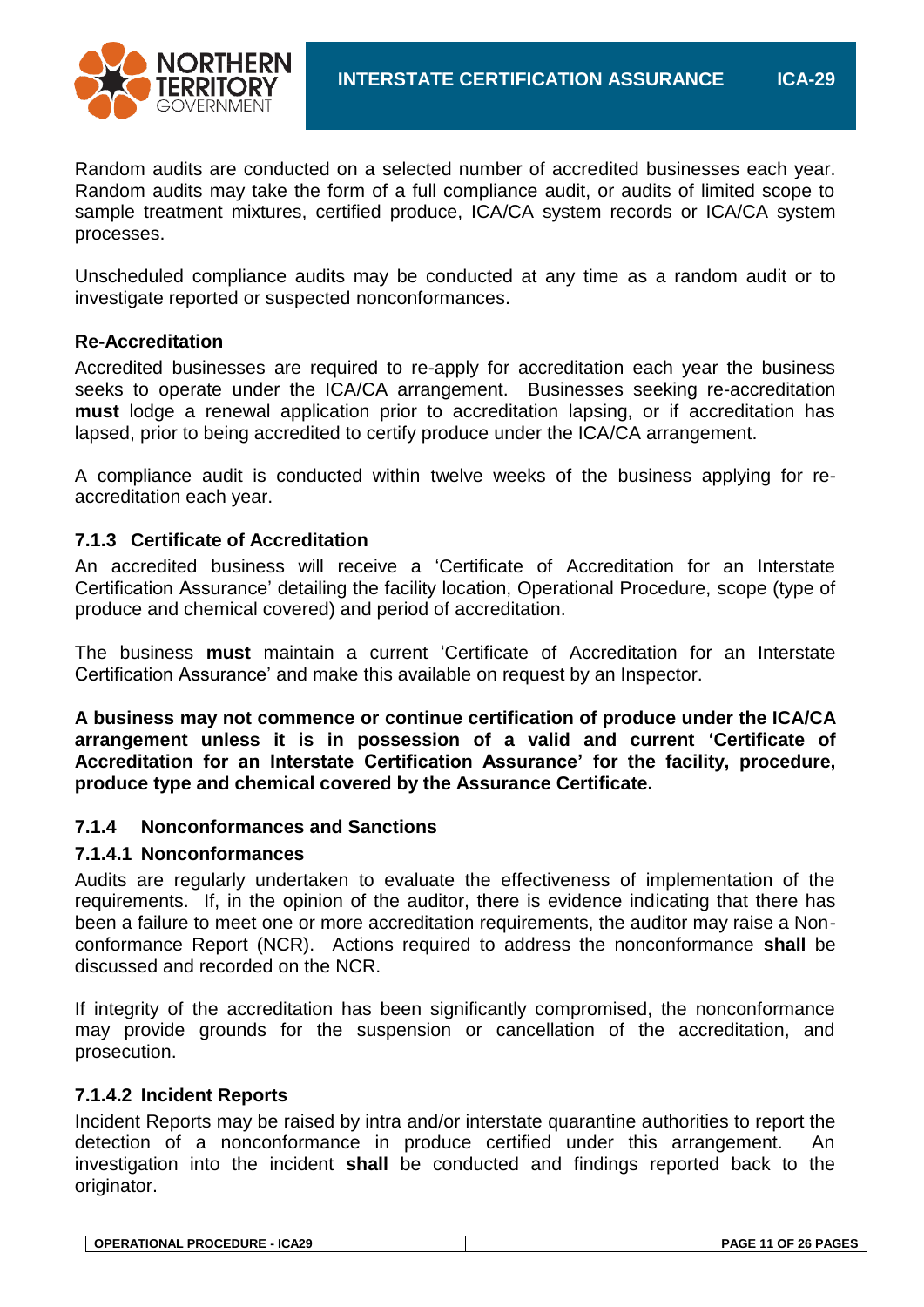If the integrity of the accreditation has been significantly compromised, the incident may provide grounds for the suspension or cancellation of the accreditation, and prosecution.

#### **7.1.4.3 Suspension and Cancellation**

The PBB may suspend or cancel an accreditation when a business is found, to have:

- obtained accreditation through the provision of false or misleading information;
- contravened a procedure requirement that compromises the integrity of the arrangement;
- not rectified a non-conformance;
- not paid fees owing to the PBB.

Any action taken by the PBB to suspend or cancel an accreditation **shall** be provided in writing to the business. This **shall** provide guidance making an appeal to have the decision be reviewed.

#### **7.1.4.4 Prosecution**

Businesses found to be operating contrary to the Act may be liable for prosecution.

#### **7.1.4.5 Charging Policy**

Plant Biosecurity fees will apply to businesses that participate in ICA/CA arrangements. PBB can be contacted for a schedule of the Plant Biosecurity fees.

#### **7.2 Treatment Preparation Chart**

The business **shall** maintain a Treatment Preparation Chart (Attachment 5) or similar record in close proximity to the spray mixture preparation area at the time of making up the cover spray mixture.

Calculate the weights or volumes of concentrate for the maximum mixture level and each of the incremental volumes marked on the spray tank and record these on the Treatment Preparation Chart.

A chart **shall** be prepared for each treatment or container used for treatments by the business for cover spraying or drenching under this Operational Procedure.

The chart **shall** provide the following details -

- the name of the **Chemical Concentrate**;
- the total volume in litres of the spray tank when filled to the **maximum mixture level**  mark;
- the volume in millilitres (mL) or the weight in grams (g) of concentrate required to achieve the required mixture when filled to the **maximum mixture level** mark;
- the volume in millilitres (mL) or the weight in grams (g) of concentrate required to achieve the required mixture for any known **incremental volumes** used; and
- the printed name and signature of the person responsible for the chart's preparation and the date of preparation.

#### **7.3 Preparation and Treatment Records**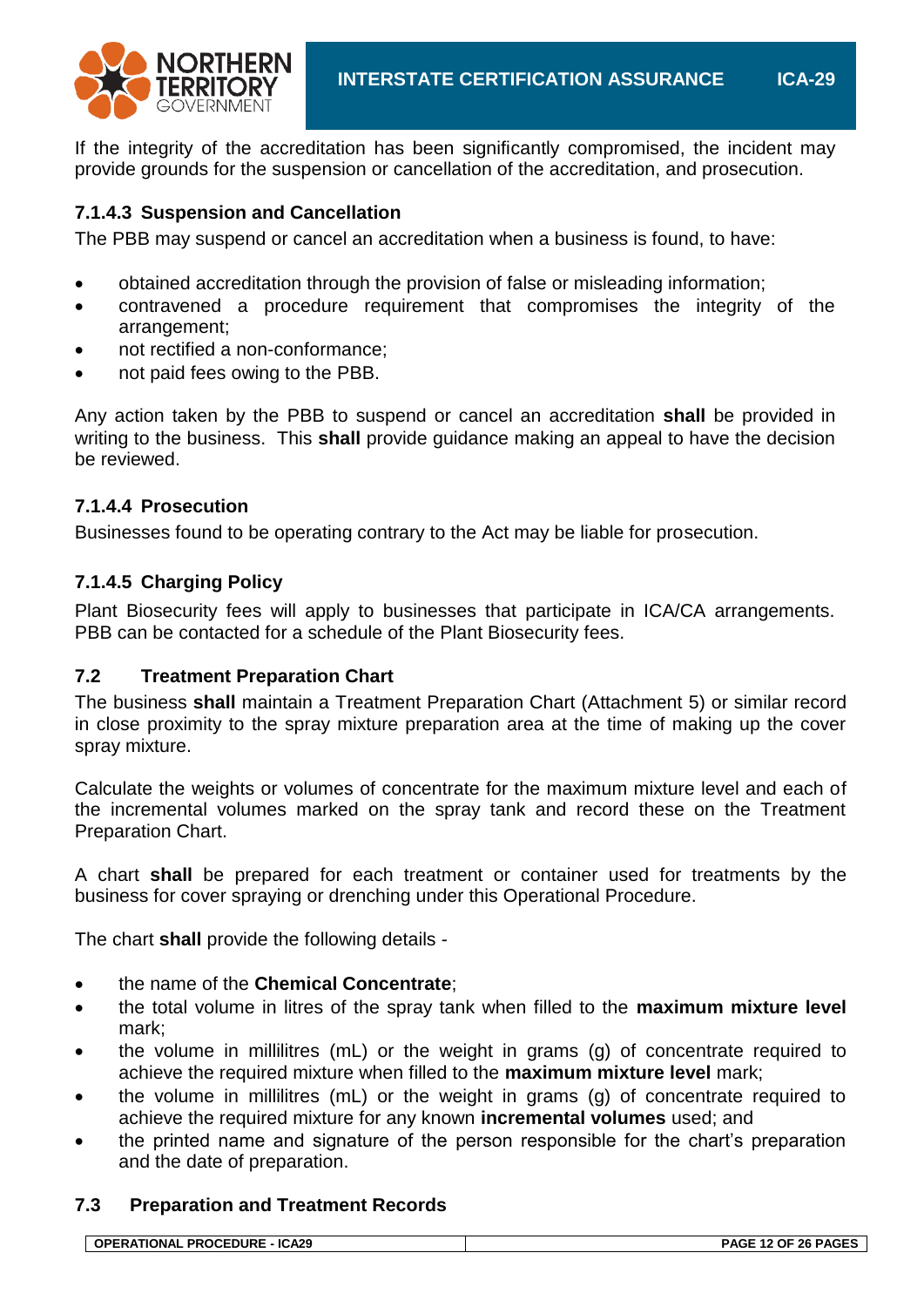

The Treatment Operator **must** record details of all chemical preparation and treatments using a Preparation and Treatment Record (Attachment 4) or records which capture the same information.

The business's preparation and treatment records **must** identify –

- (a) the date of cover spray mixture preparation;
- (b) the time of cover spray mixture preparation;
- (c) amount of concentrate used (mL or g) in the spray mixture;
- (d) the total volume (litres) of the made up spray mixture;
- (e) the trade name of the concentrate used;
- (f) name, concentration and amounts of any other pesticides or additives in the spray mixture;
- (g) calibration verification of balance (if solid concentrate used);
- (h) the date of application;
- (i) the treatment equipment used;
- (j) the lot/s (indicating type of plants or plant parts) treated;
- (k) the number of plants sprayed; and
- (l) the identity of the Treatment Operator.

The Treatment Operator **shall**:

 refer to the Treatment Preparation Chart (Attachment 5) to determine the amount of concentrate required to make up the desired quantity of spray mixture.

# **7.4 Preparing the Treatment Mixture**

#### **7.4.1 Liquid Concentrate**

Using a clean graduated measuring vessel, measure the amount of liquid concentrate required to achieve the specified number of millilitres (mL) per litre of mixture of the specified concentrate for the required volume of mixture.

Suitable measuring cylinders include graduated plastic or glass measuring cylinders or syringes.

#### **7.4.2 Solid Concentrate**

For solid concentrates, the required amount of grams (g) **must** be weighed on a balance with tare or measured allowance taken into consideration for the weight of container used.

#### **Scale Calibration**

The balance used **must** be calibrated (with 3 known weights covering at least 50% of the load range of the balance) each day that a mixture is prepared by the Treatment Operator.

The balance **must** be verified as consistently accurate to within ±1% of the total load range (to a maximum error of 10g). Calibration results **shall** be recorded on the Preparation and Treatment Record (refer Attachment 4) or records which capture the same information.

The Treatment Operator **shall**:

**OPERATIONAL PROCEDURE - ICA29 PAGE 13 OF 26 PAGES** add required amount of concentrate to the spray tank in accordance with the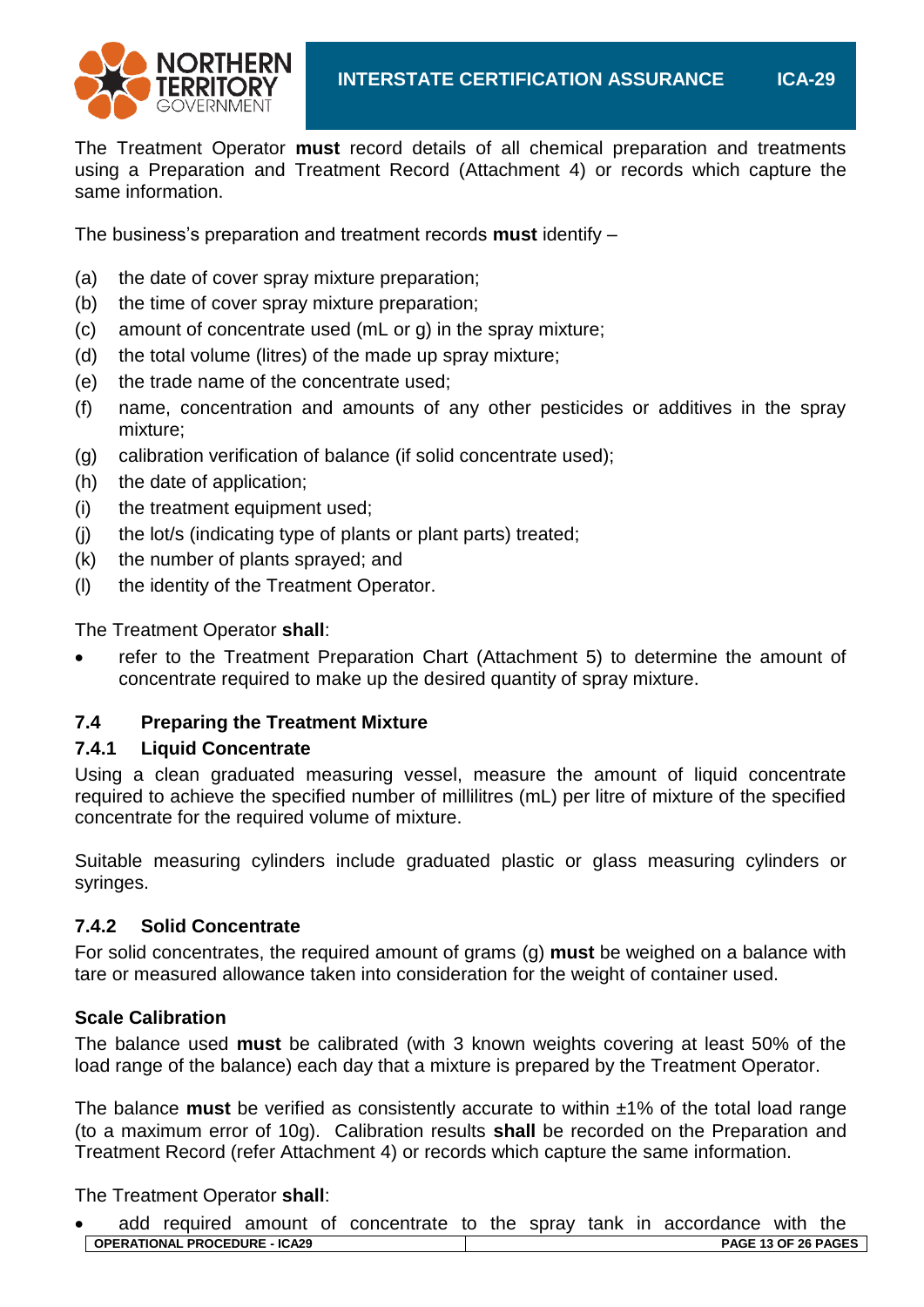

manufacturer's directions. Solid concentrates **should** be mixed with water before adding to the tank.

- fill the spray supply tank with clean water to the incremental volume mark or maximum mixture level mark.
- ensure that the chemical is completely diluted in all of the water by mixing the tank for a minimum of 2 minutes before commencing the spray operation. Some equipment may require extended periods of mixing to fully dilute the chemical in the water.
- spray equipment **must** have a means of continuous mixing of the spray mixture in the spray tank throughout the spray operation to avoid settling or separation of the concentrate. This can be achieved by mechanical mixing devices in the spray tank, or agitation from spray mixture returned via a by-pass from the spray pump.
- record the preparation of a mixture on the Preparation and Treatment Record (Attachment 4).

*The mixture may contain a fungicide or other chemical provided it is approved for use and known to be compatible with the concentrate used.*

*The addition of commercial wetting agents may be specified for some treatment requirements and these may also vary in compatibility. The Treatment Operator must have evidence that compatibility of spray mixture ingredients has been verified.*

# **7.4.3 Wetting Agent**

All cover spray treatments to be applied with wetting agent at the manufacturers recommended rate to attain 100% coverage, to the point of run off. Follow the label instructions for the compatible product recommended, and record amounts in the Treatment Preparation Chart (Attachment 5).

#### **7.5 Treatment**

The Treatment Operator **shall** ensure that:

- a fresh mixture is prepared for each day that treatment (see table in Section 6) is to be applied; and
- treatment is to commence and finish within the interval specified as a requirement for that treatment prior to scheduled dispatch; and
- all treatments are performed in the designated treatment area; and
- all plants remain in the treatment area for the duration of the treatment.

#### **7.6 Potting Media Treatment**

#### **7.6.1 Drench Volume**

For all potting media treatments the volume of solution applied is to be at least 20% of the volume of the container and applied when the media is not saturated and is to be contained.

For example, for a 20L pot, 4L of solution is to be applied when the potting media is sufficiently dry so that the solution is absorbed by the potting media.

Apply a single drench (if whole amount of drench is applied in one session) or drenches (if a number of drenches need to be applied, eg if the potting medium can not be allowed to dry

| OPERATIONAL PROCEDURE - ICA29 |
|-------------------------------|
|-------------------------------|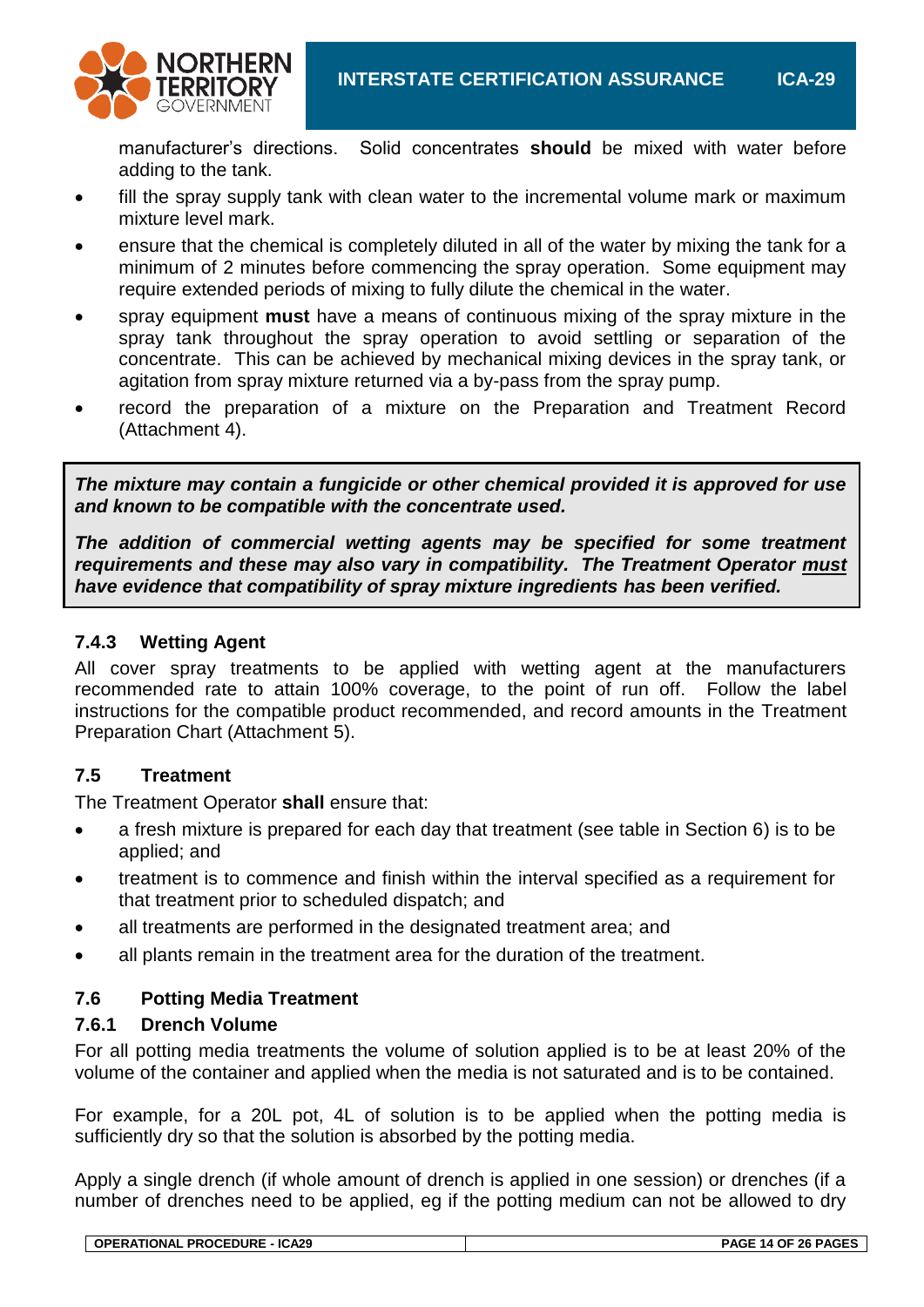

out to the extent that it could absorb a drench equivalent to 20% of the container) need to be applied within 10 days before arrival in Western Australia.

Apply as drench to potting mix in containers. The total amount (either applies as a once off or cumulative application) of the drench to be equivalent to 20% of the volume of the container.

# **7.6.2 Granular Potting Media Treatment**

**Bifenthrin** (extracted from APVMA Off Label permit).

All Bifenthrin granules are to be applied topically to pot surface. Apply granules at the rate dependant upon the potting media density using the following table - Guide to Average Potting Mix Densitites (Table 1). If the media to be treated varies from the specified ratios in the table, determine the average composition of the media to be treated and apply the rate that correlates with a mix with similar density.

| <b>Potting Mix</b> | <b>Specified Gravity</b> | Product g/L |
|--------------------|--------------------------|-------------|
| 100% peat (light)  | 0.5                      | 1.6         |
| 75% peat/25% sand  | 0.85                     | 27          |
| 50% peat/50% sand  | 12                       | 3.8         |
| 25% peat/75% sand  | 1.55                     | 5.C         |
| 100% sand (heavy)  | 1 Q                      |             |

#### **Table 1 - Guide to Average Potting Mix Densities**

#### **SuSCon Green® / Chlorpyrifos**

Apply suSCon Green granules into media according to manufacturer's label.

#### **7.7 Cover Spray Treatment**

#### **7.7.1 Spray Tank Volume and Calibration**

Permanent volume indicator marks **shall** be made on the side of the spray tank, on a sight tube or sight panel on the outside of the tank, or by some other method which clearly and accurately indicates the maximum mixture level and any incremental volumes used.

Volume indicator marks **shall** include the volume in litres required to fill the tank to that level.

Each of the volume indicator marks **shall** be calibrated with the tank at the normal filling position using a calibrated flow meter. The person conducting the calibration test **shall** issue a certificate of calibration of the spray tank, which **must** be available to the auditor at the initial audit and all compliance audits.

The person conducting the calibration test **must** be authorised to do so by the Accrediting Authority.

An example Treatment Calibration Record/Certificate is shown as Attachment 6.

#### **7.7.2 Cover Spray Equipment Maintenance**

The Treatment Operator **shall** carry out regular checks of spraying equipment to ensure it continues to operate effectively and remains free from malfunction, blockages, damage or

|  | <b>OPERATIONAL PROCEDURE - ICA29</b> | PAGE 15 OF 26 PAGES |
|--|--------------------------------------|---------------------|
|--|--------------------------------------|---------------------|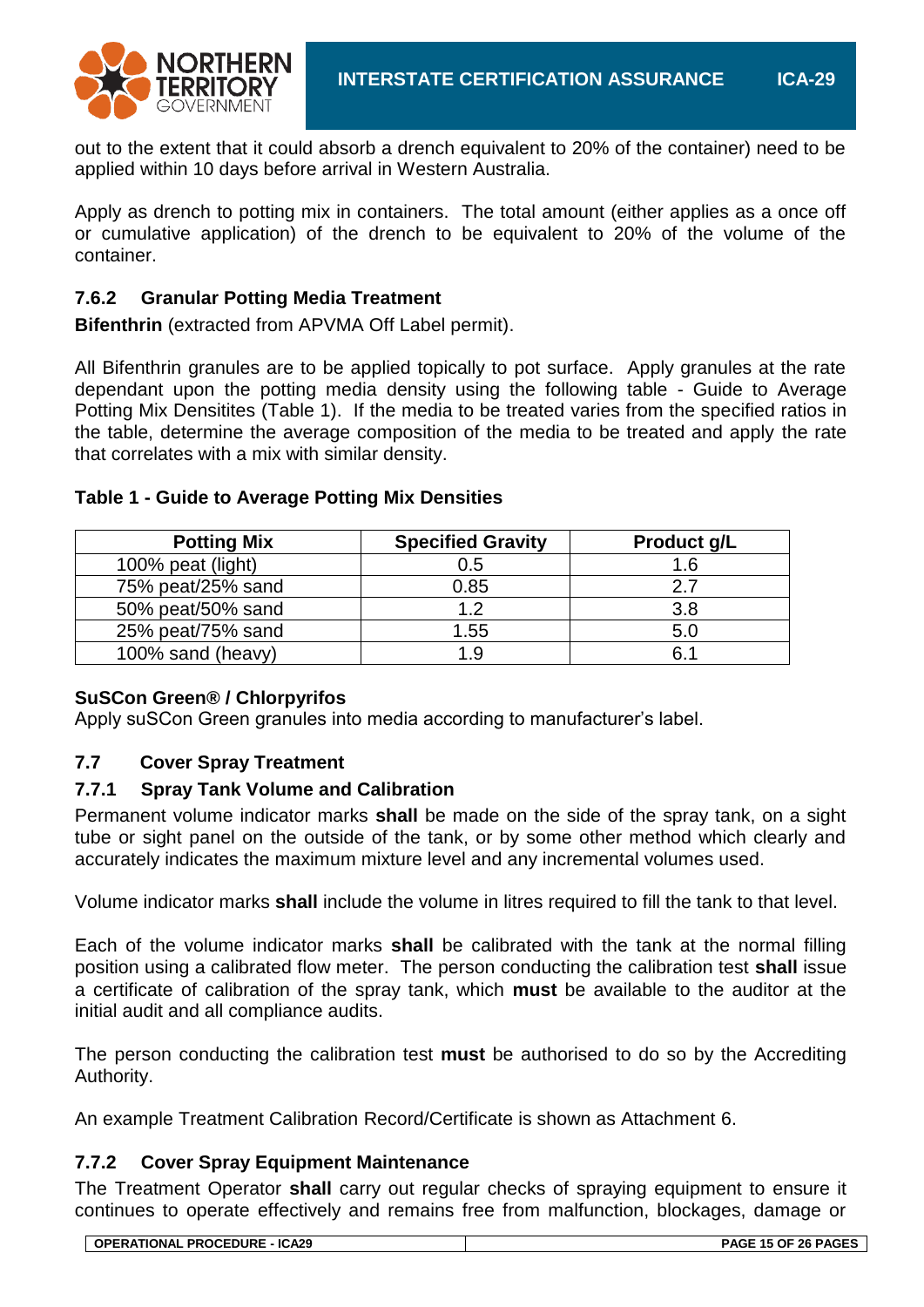

excessive wear.

#### **7.8 Post Treatment Security and Identification**

### **7.8.1 Security**

All treated plants **must** be held post treatment in the designated treatment area.

All treatments to be carried out within 10 days before export.

#### **7.8.2 Identification**

Each treatment lot **shall** be identified with a lot number affixed to all individual plant containers in the lot or a sign placed at entry points to the designated treatment area immediately after treatment is completed.

#### **7.9 Dispatch**

The Authorised Dispatcher **shall** ensure that the product that has been treated under this Operational Procedure is clearly identified and can be referenced to the Preparation and Treatment Record (refer Attachment 4).

The Authorised Dispatcher **shall** ensure that only product that meets the requirements has been certified. Consignment **must** be transported under secure conditions that prevent cross-infestation from uncertified product.

#### **7.9.1 Package Identification**

The Authorised Dispatcher **shall** ensure that, prior to issuing a PHAC, each package is marked on an outermost side or end surface in indelible and legible characters of at least 5mm, with:

- the "A" Registration (IP) number of the business that operates the approved facility in which the produce was treated;and
- the words "MEETS ICA-29"; and
- the date (or date code) on which the produce was packed; and
- description of the contents indicating Genus and species;

prior to issuance of an Assurance Certificate by the business under this Operational Procedure.

#### **Any packages containing plants that have not been treated and meet the requirements specified in this Operational Procedure shall not be marked as stated above.**

Plants consigned loose **shall** be identified by one of the following methods –

• the above information is written on the consignment note or the invoice accompanying the plants and signed and dated by an Authorised Signatory;

**OR**

each plant has a tag securely attached that includes the above information;

**OR**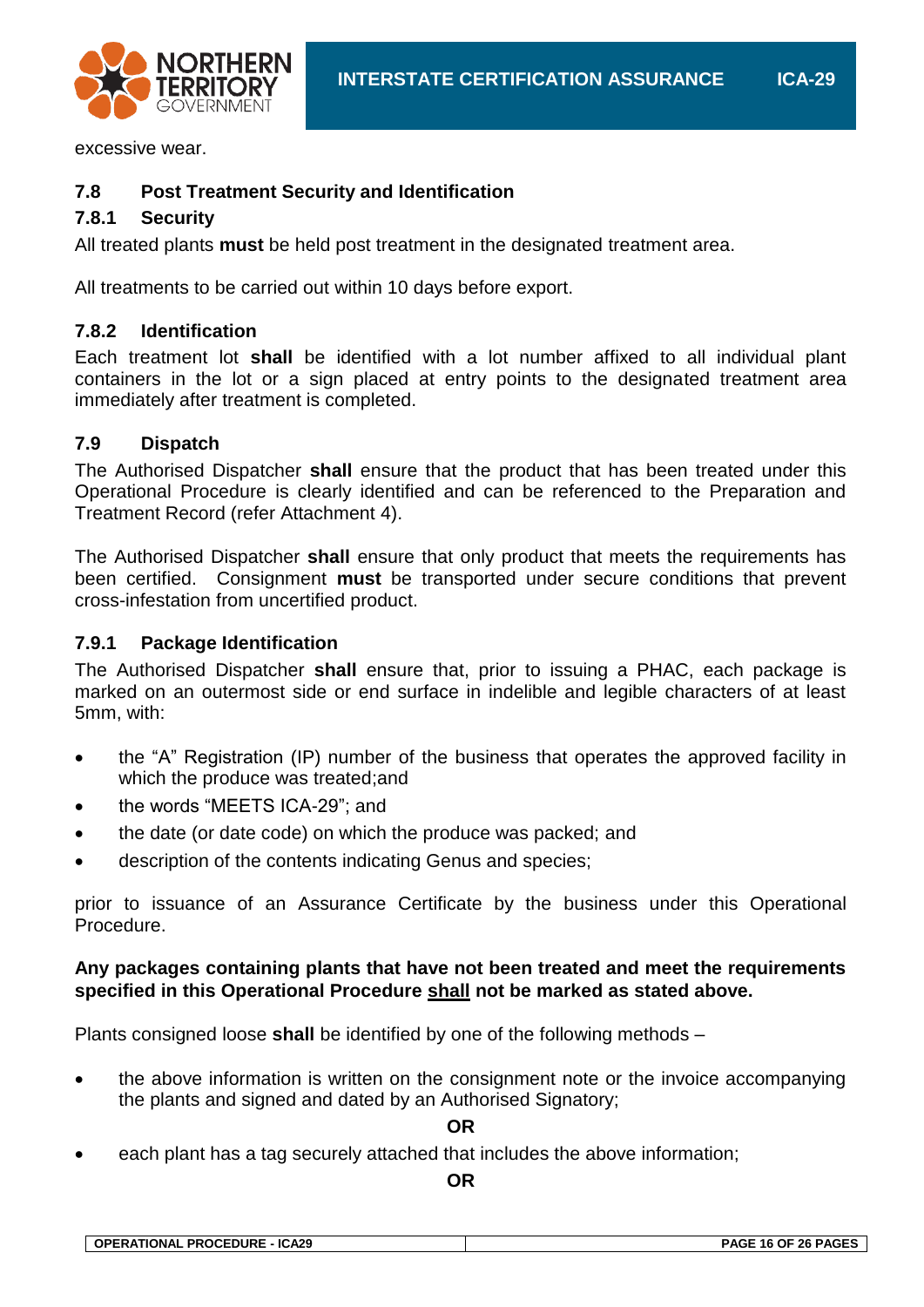

 sealed in an enclosed vehicle or container and the seal number is included in the 'Brand Name or Identifying Marks' section of the Assurance Certificate(PHAC) accompanying the consignment.

### **7.9.2 Assurance Certificates**

The Authorised Dispatcher **shall** ensure an Assurance Certificate is completed and signed by an Authorised Signatory of the business prior to the consignment of produce.

Assurance Certificates **shall** be in the form of a Plant Health Assurance Certificate (PHAC). A completed example is shown (refer Attachment 2) and **shall** include:

- (a) in the 'Accredited Business that Prepared the Produce' section
	- the name and address of the Accredited Business that **treated** the plants;
- (b) in the 'IP No. of 'Certified Details' section
	- the IP No. of the Accredited Business that **treated** the plants;
- (c) in the 'Plant/Produce Name' section (Consignment Details)
	- the number and description of plants of each plant category in the consignment;
	- in the produce type column, the full Genus and species name.

The Assurance Certificate **shall** include a description of each category of plants (bulbs, bare rooted, potted plants) in the consignment including full Genus and species name and the number of lines in the category.

**NOTE:** Where there is insufficient room to list each plant category, the **'Plant Health Assurance Certificate Attachment Sheet for ICA29'** (Attachment 3) **should** be used and securely attached to each copy of the Assurance Certificate. Please ensure the certification section is signed and completed.

- (d) In the "Grower or Packer" section
	- the name and address of the property on which the plants were grown.
- (e) In the 'Treatment' section –

**NOTE:** Where there is insufficient room to list the treatment details on the Plant Health Assurance Certificate, the **'Plant Health Assurance Certificate Attachment Sheet for ICA29'** (Attachment 3) **should** be used and securely attached to each copy of the Assurance Certificate. Please ensure the certification section is signed and completed.

#### **PHAC Attachment Sheet for ICA29**

- On the Date column, the **date of treatment** of the plants;
- In the Treatment column, the words "Potting Media Drench or Cover Spray";
- In the Chemical (Active Ingredient) column, the concentration and name of the active ingredient of the chemical used to treat the plants;
- In the Concentration column, the words "at  $##$  g/L or  $##$  mL/L" where  $##$  is the number of grams or mL of concentrate added per litre of spray mixture;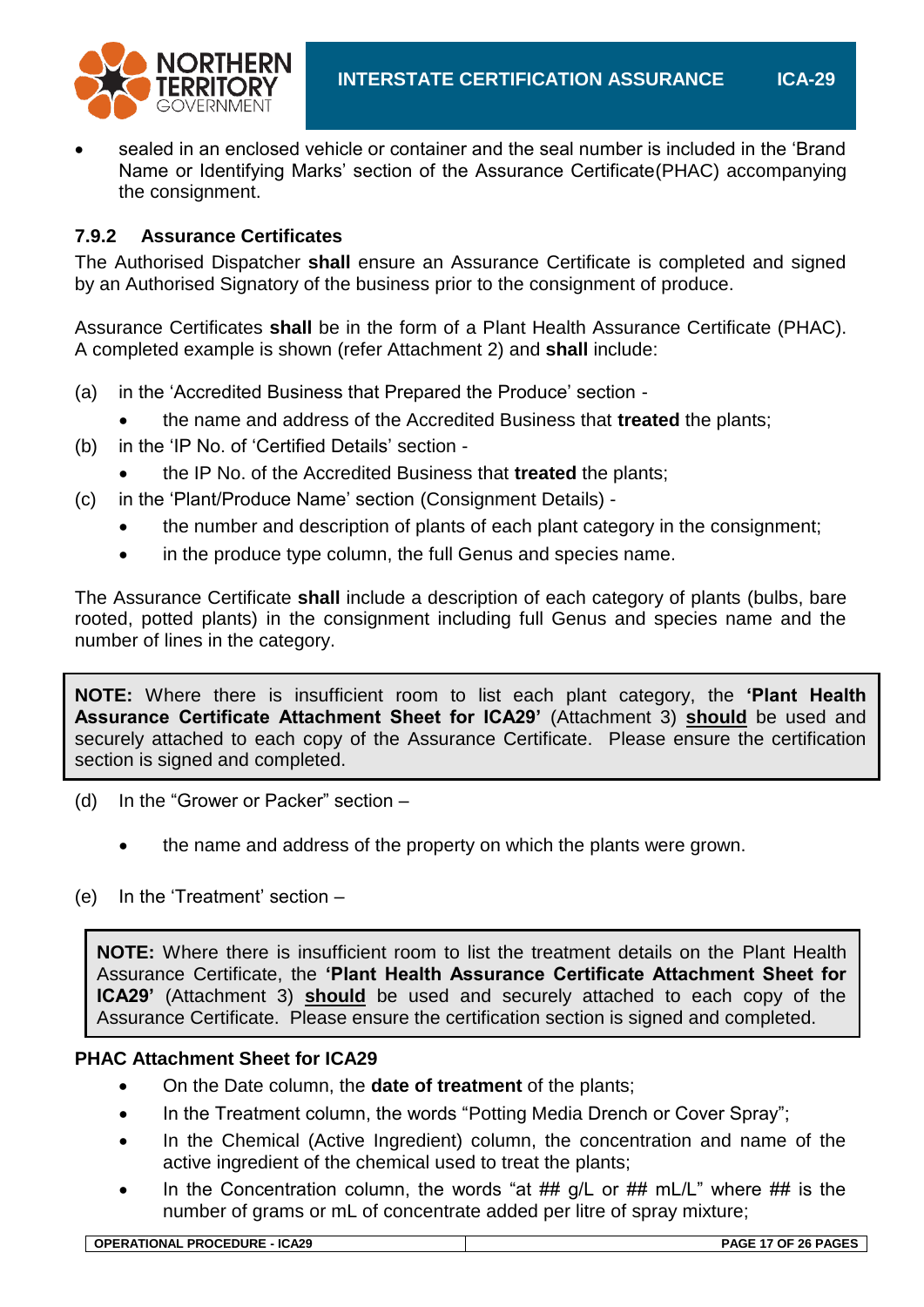

- (f) In the 'Additional Certification' section
	- The words 'Meets ICA29';
	- Any additional certification relevant to the treatment facility.

Individual Assurance Certificates **shall** be issued to cover each consignment (ie. a discreet quantity of produce transported to a single consignee at one time) to avoid splitting of consignments.

Assurance Certificates **shall** be completed, issued and distributed in accordance with the Work Instruction Guidelines for Completion of Plant Health Assurance Certificates *(*WI-02).

#### **7.9.3 Assurance Certificate Distribution**

The **original** (yellow copy) **must** accompany the consignment. The **duplicate** (white copy) **must** be retained by the business. The **triplicate** (green copy) **must** be sent to PBB.

Ensure you make and keep a copy of the **'Plant Health Assurance Certificate Attachment**  Sheet for ICA29' for your records.

#### **7.10 ICA System Records**

The business **shall** maintain the following records –

- (a) Treatment Calibration Certificate;
- (b) Treatment Preparation Chart;
- (c) Preparation and Treatment Records; and
- (d) the duplicate copy of each Plant Health Assurance Certificate (and attachment) issued by the business.

ICA system records **shall** be retained for not less than 24 months from completion.

ICA system records **shall** be made available on request by an Inspector.

#### **7.11 ICA System Documentation**

The business **shall** maintain the following documentation –

- (a) a copy of the business's current Application for Accreditation (refer Attachment 1);
- (b) a current copy of this Operational Procedure;
- (c) a current Certificate of Accreditation for an Interstate Certification Assurance*.*

ICA system documentation **shall** be made available on request by an Inspector.

#### **8. ATTACHMENTS**

Attachment 1 Application for Accreditation of a Business for an Interstate Certification Assurance (ICA) and/or Certification Assurance (CA) Arrangement **(BLANK)**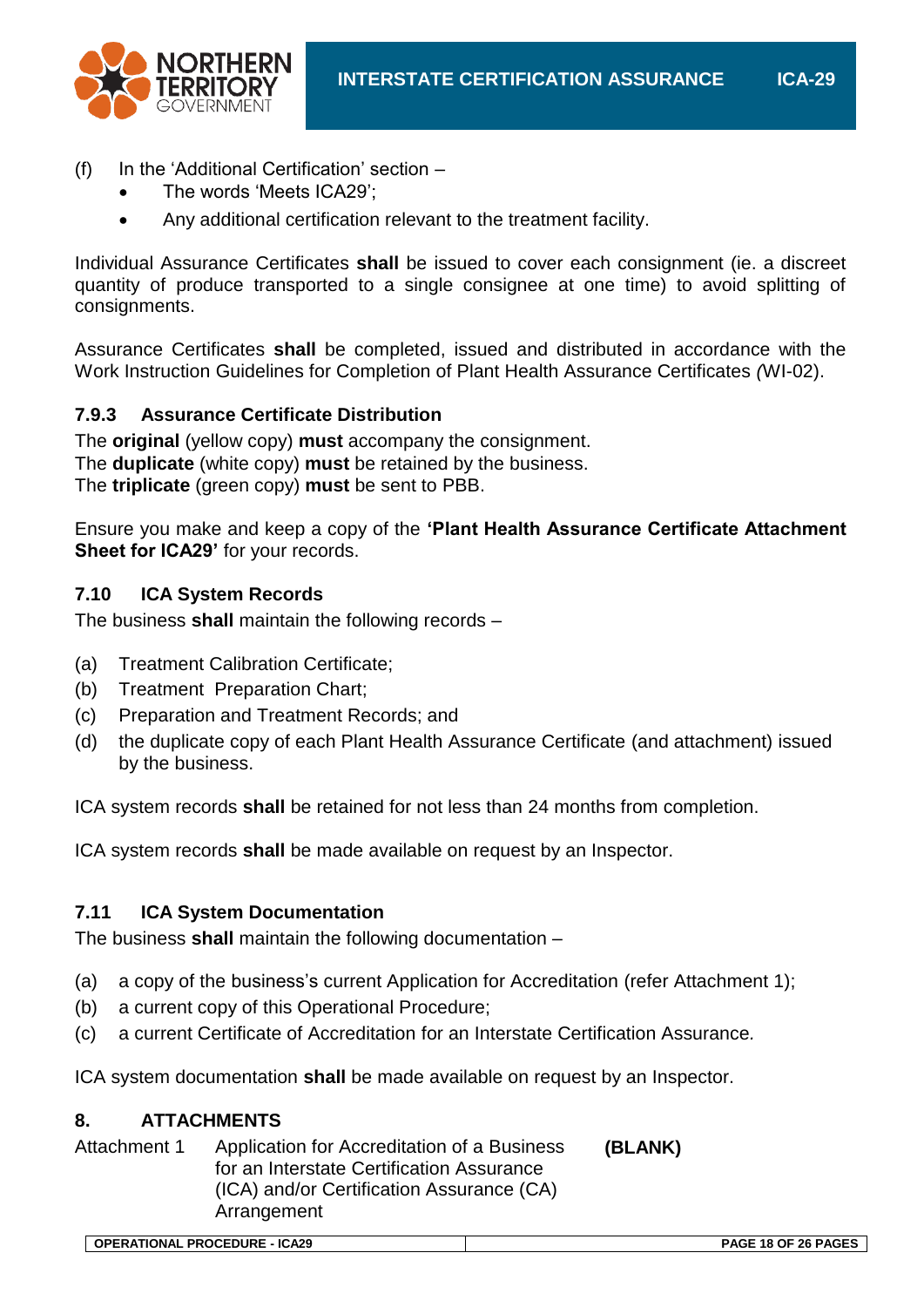

| Attachment 2 | Plant Health Assurance Certificate (PHAC)                                      | (COMPLETED EXAMPLE) |
|--------------|--------------------------------------------------------------------------------|---------------------|
| Attachment 3 | <b>Plant Health Assurance Certificate</b><br><b>Attachment Sheet for ICA29</b> | (COMPLETED EXAMPLE) |
| Attachment 4 | <b>Preparation and Treatment Record</b>                                        | (BLANK)             |
| Attachment 5 | <b>Treatment Preparation Chart</b>                                             | (BLANK)             |
| Attachment 6 | <b>Treatment Calibration Record</b>                                            | (BLANK)             |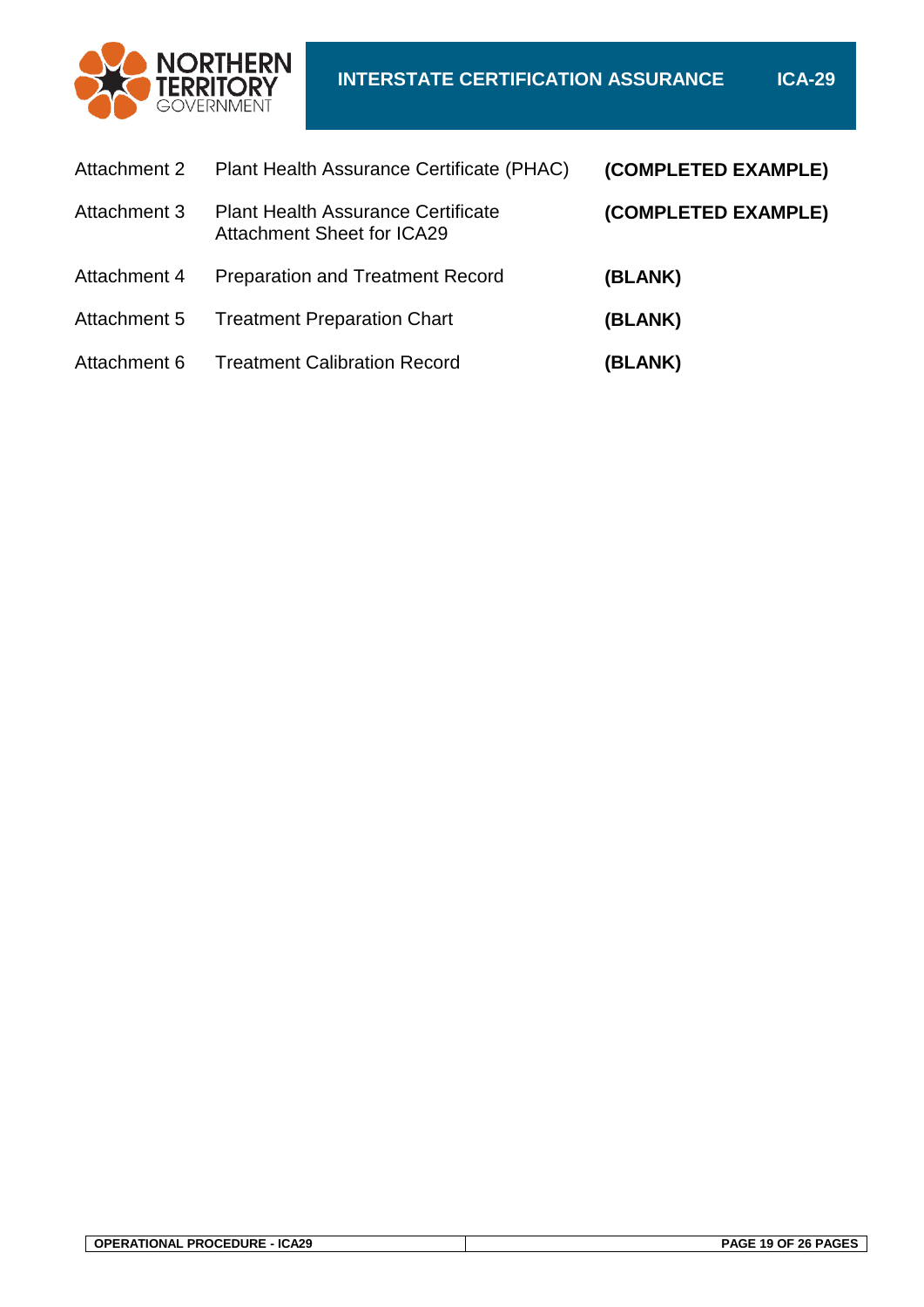

#### **Application for Accreditation of a Business for an Interstate Certification Assurance (ICA) and/or Certification Assurance (CA) Arrangement**

<span id="page-19-0"></span>

|                                                    | Tick each box that describes your business and the ICA/CA arrangement and provide specific details where required.<br>Only one CA/CA arrangement, that is one Operational Procedure at one Facility, may be covered in one application. |  |                                                        |                                 |                     |                                                                             |         |   |                           |                                                                                                                                                                                                                                                                                                                                                                                                                                                                                                                     |  |
|----------------------------------------------------|-----------------------------------------------------------------------------------------------------------------------------------------------------------------------------------------------------------------------------------------|--|--------------------------------------------------------|---------------------------------|---------------------|-----------------------------------------------------------------------------|---------|---|---------------------------|---------------------------------------------------------------------------------------------------------------------------------------------------------------------------------------------------------------------------------------------------------------------------------------------------------------------------------------------------------------------------------------------------------------------------------------------------------------------------------------------------------------------|--|
|                                                    | Indicate the type of application being made.                                                                                                                                                                                            |  |                                                        |                                 | <b>New</b>          |                                                                             | Renewal |   | Amendment                 |                                                                                                                                                                                                                                                                                                                                                                                                                                                                                                                     |  |
| 1.<br>(a)                                          | <b>Business/Person Details</b><br>Type of Ownership of Business<br>Individual<br>Partnership                                                                                                                                            |  | <b>Incorporated Company</b><br>Cooperative Association |                                 |                     | Other<br>(please specify)                                                   |         |   |                           |                                                                                                                                                                                                                                                                                                                                                                                                                                                                                                                     |  |
| (b)                                                | Name of Business/Person                                                                                                                                                                                                                 |  |                                                        |                                 |                     |                                                                             |         |   |                           | Please supply name in full. For a partnership, list the full names of each<br>partner in their normal order. Companies must provide their Australian<br>Company Number (ACN) or Australian Registered Body Number<br>(ARBN) and attach a copy of the Certificate of Incorporation.<br>Cooperative associations must provide appropriate proof of registration<br>(i.e. a copy of the Certificate of Registration or registration search from<br>the Office of Business Affairs or Australian Securities Commission) |  |
|                                                    |                                                                                                                                                                                                                                         |  |                                                        |                                 |                     | <b>ARBN</b>                                                                 |         |   |                           |                                                                                                                                                                                                                                                                                                                                                                                                                                                                                                                     |  |
|                                                    | Trading Name/s of the Business/Person (as shown on packages sent to market)                                                                                                                                                             |  |                                                        |                                 | L                   | <b>ACN</b>                                                                  |         |   |                           |                                                                                                                                                                                                                                                                                                                                                                                                                                                                                                                     |  |
| (c)                                                |                                                                                                                                                                                                                                         |  |                                                        |                                 |                     |                                                                             |         |   |                           |                                                                                                                                                                                                                                                                                                                                                                                                                                                                                                                     |  |
| (d)                                                | Postal address of the Business/Person                                                                                                                                                                                                   |  |                                                        |                                 |                     |                                                                             |         |   |                           |                                                                                                                                                                                                                                                                                                                                                                                                                                                                                                                     |  |
|                                                    |                                                                                                                                                                                                                                         |  |                                                        |                                 |                     | Telephone:                                                                  |         |   |                           |                                                                                                                                                                                                                                                                                                                                                                                                                                                                                                                     |  |
|                                                    |                                                                                                                                                                                                                                         |  |                                                        |                                 |                     | Facsimile:                                                                  |         |   |                           |                                                                                                                                                                                                                                                                                                                                                                                                                                                                                                                     |  |
|                                                    |                                                                                                                                                                                                                                         |  |                                                        |                                 | Mobile:             |                                                                             |         |   |                           |                                                                                                                                                                                                                                                                                                                                                                                                                                                                                                                     |  |
|                                                    | E-mail                                                                                                                                                                                                                                  |  |                                                        |                                 |                     |                                                                             |         |   |                           |                                                                                                                                                                                                                                                                                                                                                                                                                                                                                                                     |  |
| (e)                                                | Has the business/person been<br>registered previously for the<br>interstate movement of produce?                                                                                                                                        |  |                                                        | Yes<br>□<br>$\Box$<br><b>No</b> |                     | If yes, give the<br>business's/persons<br>Interstate Produce<br>(IP) Number |         | A |                           |                                                                                                                                                                                                                                                                                                                                                                                                                                                                                                                     |  |
| 2.<br>(a)                                          | <b>Operational Procedure and Facility Details</b><br>Operational Procedure used in this arrangement                                                                                                                                     |  |                                                        |                                 |                     |                                                                             |         |   |                           |                                                                                                                                                                                                                                                                                                                                                                                                                                                                                                                     |  |
|                                                    | Reference No.                                                                                                                                                                                                                           |  | <b>Title of Operational Procedure</b>                  |                                 |                     |                                                                             |         |   |                           |                                                                                                                                                                                                                                                                                                                                                                                                                                                                                                                     |  |
|                                                    |                                                                                                                                                                                                                                         |  |                                                        |                                 |                     |                                                                             |         |   |                           |                                                                                                                                                                                                                                                                                                                                                                                                                                                                                                                     |  |
| (b)                                                | Street address of the facility                                                                                                                                                                                                          |  |                                                        |                                 |                     |                                                                             |         |   |                           |                                                                                                                                                                                                                                                                                                                                                                                                                                                                                                                     |  |
|                                                    |                                                                                                                                                                                                                                         |  |                                                        |                                 |                     | Telephone:                                                                  |         |   |                           |                                                                                                                                                                                                                                                                                                                                                                                                                                                                                                                     |  |
|                                                    |                                                                                                                                                                                                                                         |  |                                                        |                                 | Facsimile           |                                                                             |         |   |                           |                                                                                                                                                                                                                                                                                                                                                                                                                                                                                                                     |  |
|                                                    |                                                                                                                                                                                                                                         |  |                                                        |                                 | Mobile              |                                                                             |         |   |                           |                                                                                                                                                                                                                                                                                                                                                                                                                                                                                                                     |  |
| 3.                                                 | Authorised Signatories (for Plant Health Assurance Certificates)                                                                                                                                                                        |  |                                                        |                                 |                     |                                                                             |         |   |                           |                                                                                                                                                                                                                                                                                                                                                                                                                                                                                                                     |  |
|                                                    |                                                                                                                                                                                                                                         |  | <b>Family Name</b>                                     |                                 | <b>Given Name/s</b> |                                                                             |         |   | <b>Specimen Signature</b> |                                                                                                                                                                                                                                                                                                                                                                                                                                                                                                                     |  |
|                                                    | <b>Certification Controller</b>                                                                                                                                                                                                         |  |                                                        |                                 |                     |                                                                             |         |   |                           |                                                                                                                                                                                                                                                                                                                                                                                                                                                                                                                     |  |
| <b>Controller</b>                                  | <b>Back-up Certification</b>                                                                                                                                                                                                            |  |                                                        |                                 |                     |                                                                             |         |   |                           |                                                                                                                                                                                                                                                                                                                                                                                                                                                                                                                     |  |
|                                                    |                                                                                                                                                                                                                                         |  |                                                        |                                 |                     |                                                                             |         |   |                           |                                                                                                                                                                                                                                                                                                                                                                                                                                                                                                                     |  |
| <b>Additional Authorised</b><br><b>Signatories</b> |                                                                                                                                                                                                                                         |  |                                                        |                                 |                     |                                                                             |         |   |                           |                                                                                                                                                                                                                                                                                                                                                                                                                                                                                                                     |  |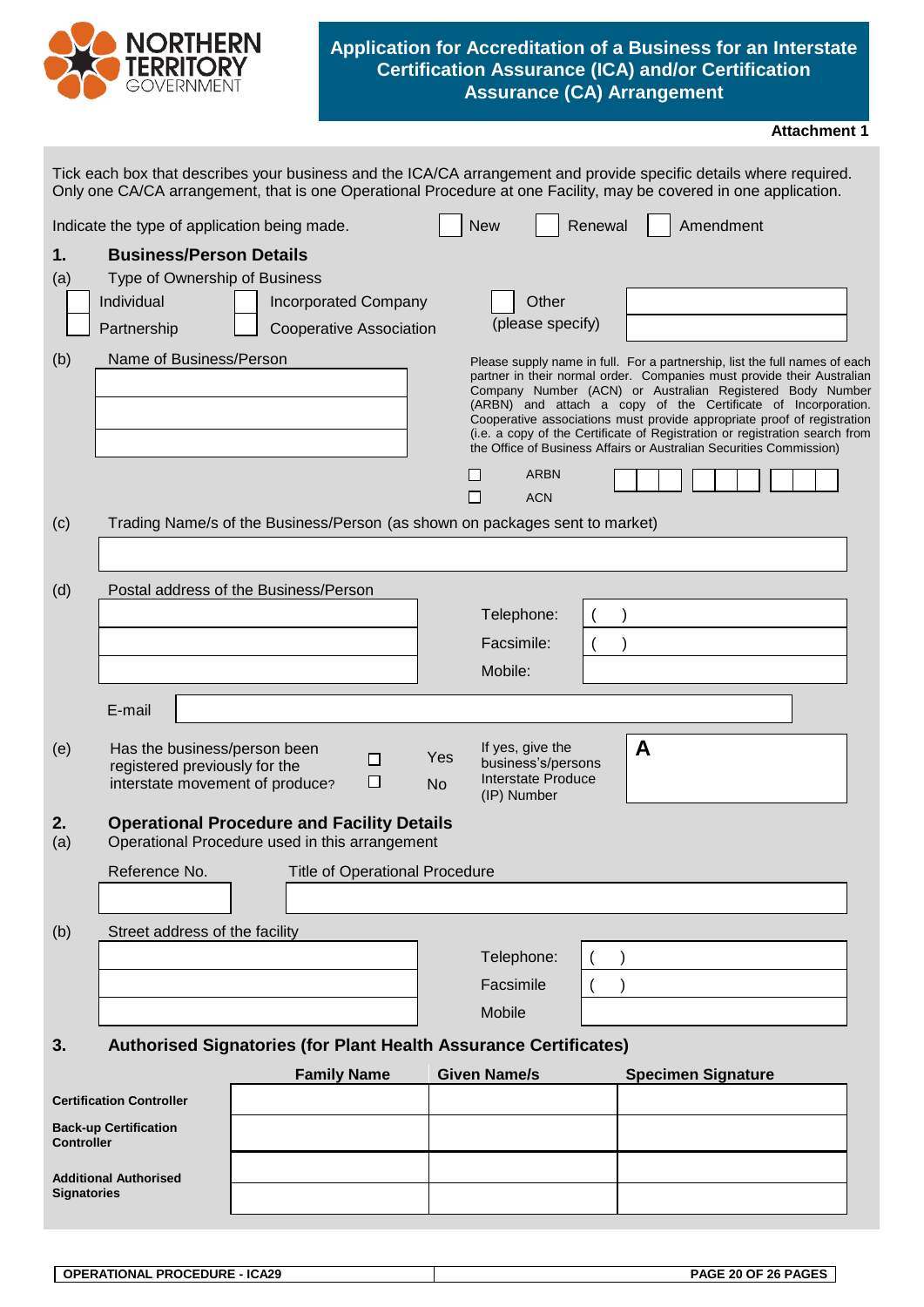|  |                                    |  |  |  |  | Types (including varieties) of Produce to be Prepared Under the ICA/CA Arrangement (if |  |
|--|------------------------------------|--|--|--|--|----------------------------------------------------------------------------------------|--|
|  | insufficient space, attach a list) |  |  |  |  |                                                                                        |  |

#### **5. Interstate Certification Assurance/Certification System Records**

(a) What records do you maintain to verify that the business is carrying out its responsibilities and duties under the Operational Procedure?

We maintain all our records in accordance with the examples provided in the Operational Procedure.

We have developed alternative or additional records to those provided in the Operational Procedure.

(b) List the alternative or additional records you intend to use and attach a copy to this application.

| ء |
|---|
|   |
|   |

#### **6. Accreditation Conditions**

(a) For the purposes of this agreement the following definitions shall apply:-

| Applicant                                    | means the person, <b>corporation</b> , or other legal entity who is accredited under this agreement.                              |  |  |  |  |  |
|----------------------------------------------|-----------------------------------------------------------------------------------------------------------------------------------|--|--|--|--|--|
| Inspector                                    | means an inspector appointed under the Plant Health Act                                                                           |  |  |  |  |  |
| Department                                   | means the Department of Primary Industry and Resources                                                                            |  |  |  |  |  |
| Interstate Certification<br>Assurance System | means the processes, equipment, personnel and resources used to implement the<br>Operational Procedure nominated in Section 2(a). |  |  |  |  |  |

- (b) The applicant must maintain and operate the interstate certification assurance system in accordance with the Operational Procedure as nominated in Section 2(a), and must maintain the records specified in Section 5.
- (c) The applicant will, upon request, allow an inspector to enter any premises where produce certified under the agreement is treated or dispatched, or where any produce, equipment, chemicals, documents for records are stored.
- (d) The inspector may inspect or take samples of any relevant item present on the premises at the time of the search.
- (e) The applicant must take all steps to assist an inspector in the conduct of audits including allowing the inspector or officer to interview any employee of the applicant in relation to the Implementation of the Interstate certification assurance system.
- (f) The applicant authorises the persons listed in Section 3 of this application to issue certificates on his or her behalf.
- (g) In the event of cancellation or non-renewal of this arrangement the certificate pad and any green copies must be returned as they remain the property of Plant Biosecurity Branch.
- (h) Plant Biosecurity fees will apply to those businesses/persons that choose to participate in this ICA/CA arrangement. Plant Biosecurity Branch can be contacted for a schedule of the Plant Biosecurity fees.

**The applicant agrees to abide by the accreditation conditions listed above and acknowledges that any accreditation is granted subject to those conditions.**

#### **The applicant certifies that all of the information contained in this application is true and correct.**

| <sup>1</sup> Signature/s | <b>Date</b> |
|--------------------------|-------------|
|                          |             |
|                          |             |
|                          |             |

*Note: Where the applicant is a corporation, the company seal must be applied, and signed, in the appropriate form. Where the applicants are members of a partnership, each of the partners must sign the application***.**

| <b>UILLE USE UILLY</b> |              |               |                                              |
|------------------------|--------------|---------------|----------------------------------------------|
| Desk Audit             | □ Passed     | $\Box$ Failed |                                              |
|                        | Name (print) |               | Date received<br>$\frac{1}{\sqrt{2}}$        |
| Signature:             |              |               | Date completed $\frac{1}{2}$ / $\frac{1}{2}$ |

Post your application/s to: Department of Primary Industry and Resources, Plant Biosecurity Branch GPO Box 3000, DARWIN NT 0801

*Office Use Only*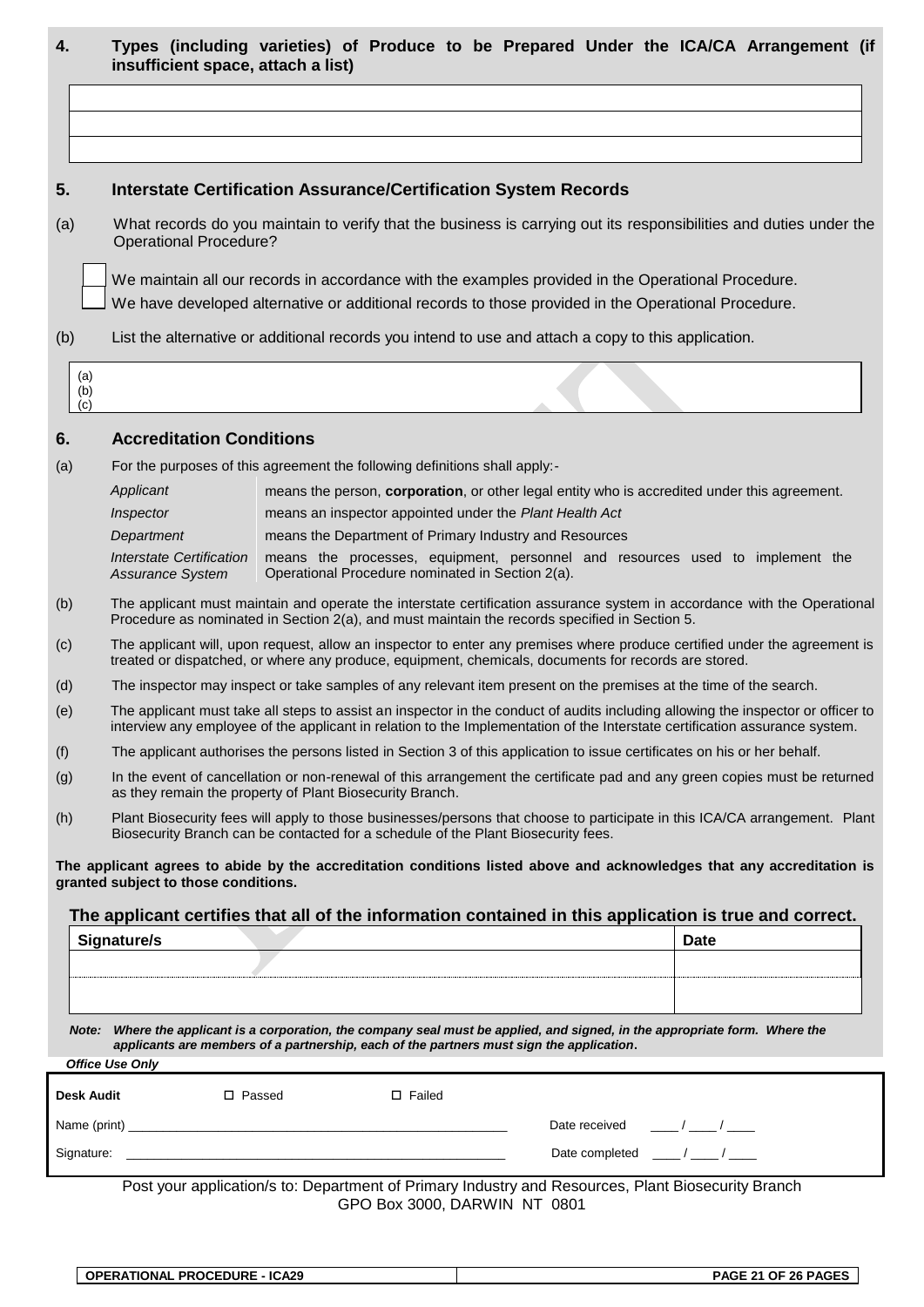Certificate No. B012345



#### **Attachment 2**

# **Plant Health Assurance Certificate**

#### **Consignment Details** (PLEASE PRINT) **Certification Details** (PLEASE PRINT)

Address *Lot 2000 Beddington Road*

Name *Joe's Nursery Pty Ltd* 

 $CONSIGNOR$  (FROM)

| <b>IP NUMBER</b> | FACILITY NUMBER | <b>PROCEDURE</b> |
|------------------|-----------------|------------------|
| 9999             | 01              | ICA- $29$        |

*Humpty Doo NT 0836*  $\vert$  **ACCREDITED BUSINESS THAT PREPARED THE PRODUCE** Name *Joe's Nursery Pty Ltd* **CONSIGNEE (TO) Address** *Lot 2000 Beddington Road* 

Name *Sandgropers Nursery Pty Ltd Humpty Doo NT 0836*

Address **684 Long Road GROWER OR PACKER** 

**Port Hedland WA 6172** | Name *Joe's Nursery Pty Ltd* 

Address *Lot 2000 Beddington Road*

*Humpty Doo NT 0836*

Name **OTHER FACILITIES SUPPLYING PRODUCE**

**RECONSIGNED TO** (Splitting consignments or reconsigning whole consignments).

Address

|                              | <b>BRAND NAME OR IDENTIFYING MARKS</b><br>(as marked on packages) | DATE OR DATE CODE<br>(as marked on packages) |                                            |  |  |  |
|------------------------------|-------------------------------------------------------------------|----------------------------------------------|--------------------------------------------|--|--|--|
|                              | Joe's Nursery Pty Ltd                                             | 04072007                                     |                                            |  |  |  |
|                              |                                                                   |                                              |                                            |  |  |  |
| Number of<br><b>Packages</b> | Type of Packages (e.g. trays, cartons)                            | <b>Type of Produce</b>                       | <b>Authorisation for Split Consignment</b> |  |  |  |
| <b>See Attachment</b>        |                                                                   |                                              |                                            |  |  |  |
|                              |                                                                   |                                              |                                            |  |  |  |
|                              |                                                                   |                                              |                                            |  |  |  |

#### **Treatment Details**

| <b>Treatment</b>          | <b>Chemical (Active Ingredient)</b> | <b>Treatment Date</b> | <b>Concentration / Duration and Temperature</b> |
|---------------------------|-------------------------------------|-----------------------|-------------------------------------------------|
| <b>Potting Mix Drench</b> | <b>Chlorpyrifos</b>                 | 02/07/07              | $500$ g/L @ 4ml/10L water + wetting agent       |
| <b>Potting Mix Drench</b> | Etridiazole                         | 02/07/07              | 350g/kg as per label                            |
| Soil pasteurisation       |                                     | 02/07/07              | Steam Pasteurised $@60°C$ for 30 minutes        |
| Cover spray               | <b>Bifenthrin</b>                   | 02/07/07              | $100g/L \otimes 5mL/10L$ water                  |
| Cover Spray               | <b>Mancozeb</b>                     | 02/07/07              | $800$ g/kg @ 15g/10L water                      |

\_\_\_\_\_\_\_\_\_\_\_\_ \_\_\_\_\_\_\_\_\_\_\_\_\_\_\_\_\_\_\_\_\_\_\_\_\_\_\_\_\_\_\_\_\_\_\_\_\_\_\_\_\_ \_\_\_\_\_\_\_\_\_\_\_\_\_\_\_ \_\_\_\_\_\_\_\_\_\_\_\_\_\_\_\_\_\_\_\_\_\_\_\_\_\_\_\_

**Additional Certification / Codes**

#### *Meets ICA29.*

#### **Declaration**

I, an authorised Signatory of the accredited business that prepared the plants or plant produce described above, hereby declare that the plants or plant produce have been prepared in the business's approved facilities in accordance with the *Plant*  Health Act and that the details shown above are true and correct in every particular.

| <b>AUTHORISED SIGNATORY'S NAME (PLEASE PRINT)</b> | <b>SIGNATURE</b> | <b>DATE</b> |
|---------------------------------------------------|------------------|-------------|
| <b>Joe Signatory</b>                              | Joe Signatory    | 4/7/2007    |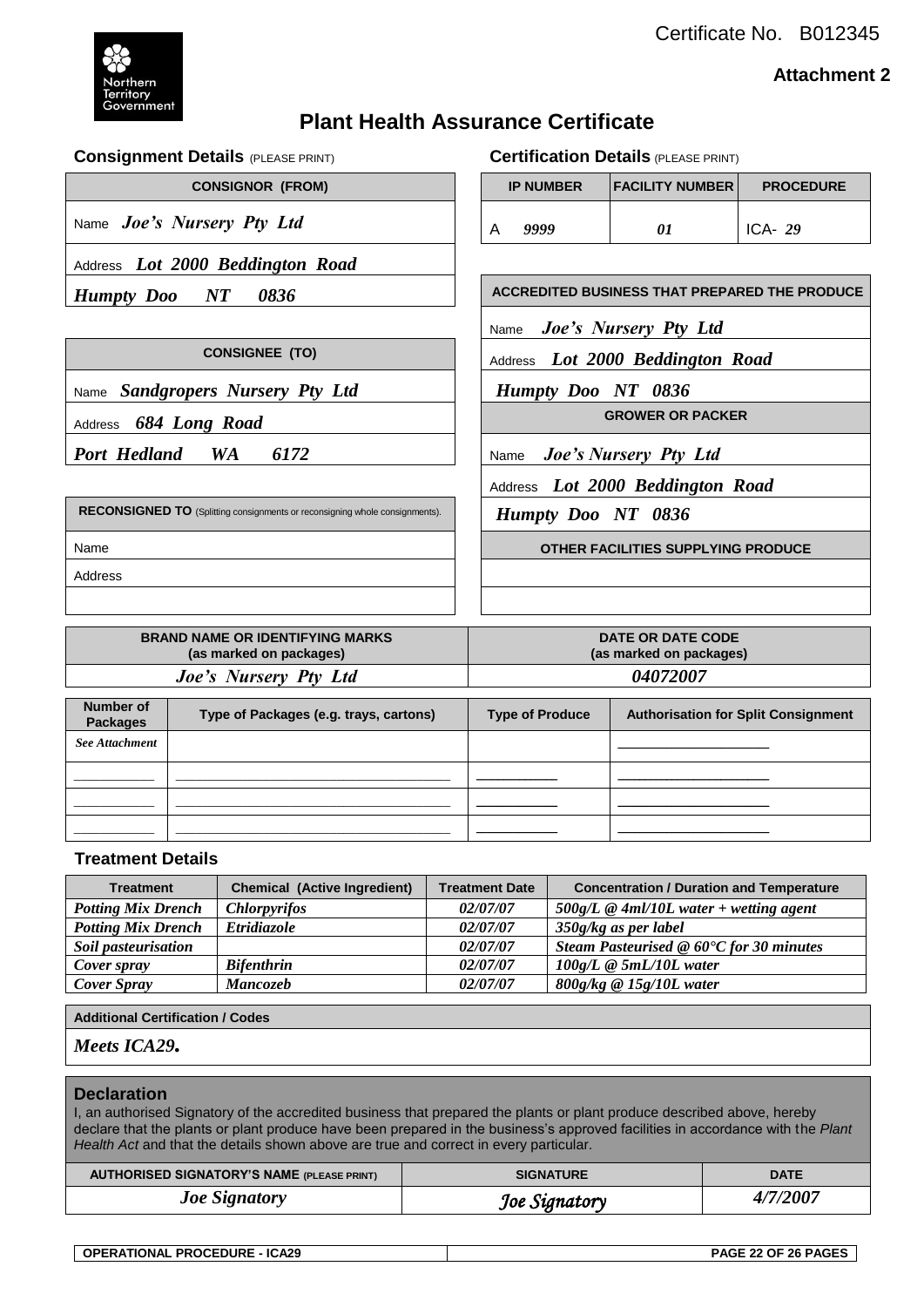**Attachment 3**



# **Plant Health Assurance Certificate Attachment Sheet for ICA29**

# **PLANT CATEGORY:**

| Carton No. | Quantity | <b>Botanical Names (Genus and Species)</b> | Grower               |
|------------|----------|--------------------------------------------|----------------------|
| 92350      | 15       | Wodyetia bifurcata (Foxtail)               | <b>Joe's Nursery</b> |
| 92351      | 20       | Ixora conccinea - Coral Fire               | "<br>"               |
| 92351      | 20       | Ixora Javanica - Malay Pink                | "<br>"               |
| 92351      | 10       | Ixora coccinea - Pygmy White               | "<br>"               |
| 92352      | 10       | Delonix regia (Poinciana)                  | "<br>"               |
| 92353      | 10       | <b>Adenium obesum (Desert Rose)</b>        | "<br>"               |
| 92354      | 8        | Zamioculcas zamiifolia                     | "<br>"               |
|            |          |                                            |                      |
|            |          |                                            |                      |
|            |          |                                            |                      |
|            |          |                                            |                      |
|            |          |                                            |                      |
|            |          |                                            |                      |

# **TREATMENT:**

| Date       | <b>Treatment</b>   | <b>Chemical (Active Ingredient)</b> | <b>Concentration</b>      | <b>Duration and</b><br><b>Temperature</b> |
|------------|--------------------|-------------------------------------|---------------------------|-------------------------------------------|
| 04/07/2007 | <b>Cover Spray</b> | Imidachloprid                       | 200g/L@2.5ml/10L<br>water |                                           |
|            |                    |                                     |                           |                                           |
|            |                    |                                     |                           |                                           |
|            |                    |                                     |                           |                                           |
|            |                    |                                     |                           |                                           |
|            |                    |                                     |                           |                                           |
|            |                    |                                     |                           |                                           |
|            |                    |                                     |                           |                                           |

# **Additional Certification**

# *Certification:*

 $\mathbf{r}$ 

| This Attachment forms part of Plant Health Assurance Certificate No.:<br>B012345<br>Consignor |                                    |                  |              |           |       |                 |      |
|-----------------------------------------------------------------------------------------------|------------------------------------|------------------|--------------|-----------|-------|-----------------|------|
| <b>Name</b>                                                                                   | <b>Joe's Nursery Pty Ltd</b>       |                  | IP No:       |           | A9999 |                 |      |
| <b>Address</b>                                                                                | Lot 2000 Beddington Rd, Humpty Doo |                  | <b>State</b> | <b>NT</b> |       | <b>Postcode</b> | 0835 |
| <b>Authorised Signatory's Name (Please Print)</b>                                             |                                    | <b>Signature</b> |              |           | Date  |                 |      |
|                                                                                               | Joe Sígnatory                      | Joe Signatory    |              |           |       | 4/7/2007        |      |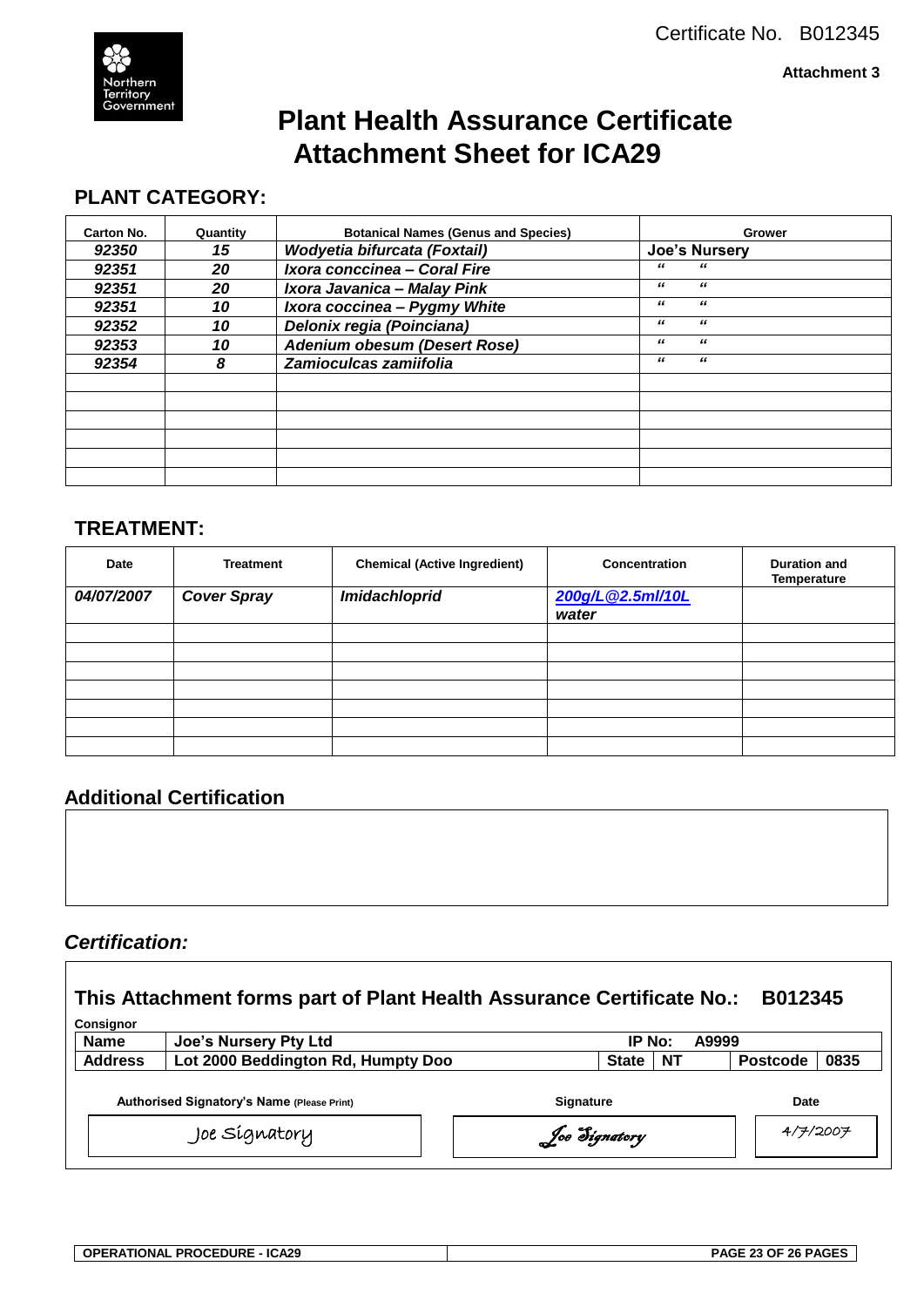# **PREPARATION AND TREATMENT RECORD**

| <b>MIXTURE PREPARATION</b> |             |                                               |                                 | <b>TREATMENT</b>                    |                                                          |                        |                       |                             |                     |                             |           |
|----------------------------|-------------|-----------------------------------------------|---------------------------------|-------------------------------------|----------------------------------------------------------|------------------------|-----------------------|-----------------------------|---------------------|-----------------------------|-----------|
| Date                       | <b>TIME</b> | Volume/ Weight<br>of Concentrate<br>(mL or g) | Volume of<br>Mixture<br>(Litres | <b>TRADE NAME OF</b><br>CONCENTRATE | <b>OTHER</b><br><b>PESTICIDES OR</b><br><b>ADDITIVES</b> | Date of<br>Application | <b>Equipment Used</b> | <b>Treatment Lot</b><br>No. | Quantity<br>Treated | Spray<br>Operator's<br>Name | Signature |
|                            |             |                                               |                                 |                                     |                                                          |                        |                       |                             |                     |                             |           |
|                            |             |                                               |                                 |                                     |                                                          |                        |                       |                             |                     |                             |           |
|                            |             |                                               |                                 |                                     |                                                          |                        |                       |                             |                     |                             |           |
|                            |             |                                               |                                 |                                     |                                                          |                        |                       |                             |                     |                             |           |
|                            |             |                                               |                                 |                                     |                                                          |                        |                       |                             |                     |                             |           |
|                            |             |                                               |                                 |                                     |                                                          |                        |                       |                             |                     |                             |           |
|                            |             |                                               |                                 |                                     |                                                          |                        |                       |                             |                     |                             |           |
|                            |             |                                               |                                 |                                     |                                                          |                        |                       |                             |                     |                             |           |
|                            |             |                                               |                                 |                                     |                                                          |                        |                       |                             |                     |                             |           |
|                            |             |                                               |                                 |                                     |                                                          |                        |                       |                             |                     |                             |           |
|                            |             |                                               |                                 |                                     |                                                          |                        |                       |                             |                     |                             |           |
|                            |             |                                               |                                 |                                     |                                                          |                        |                       |                             |                     |                             |           |
|                            |             |                                               |                                 |                                     |                                                          |                        |                       |                             |                     |                             |           |
|                            |             |                                               |                                 |                                     |                                                          |                        |                       |                             |                     |                             |           |
|                            |             |                                               |                                 |                                     |                                                          |                        |                       |                             |                     |                             |           |
|                            |             |                                               |                                 |                                     |                                                          |                        |                       |                             |                     |                             |           |
|                            |             |                                               |                                 |                                     |                                                          |                        |                       |                             |                     |                             |           |
|                            |             |                                               |                                 |                                     |                                                          |                        |                       |                             |                     |                             |           |
|                            |             |                                               |                                 |                                     |                                                          |                        |                       |                             |                     |                             |           |
|                            |             |                                               |                                 |                                     |                                                          |                        |                       |                             |                     |                             |           |
|                            |             |                                               |                                 |                                     |                                                          |                        |                       |                             |                     |                             |           |
|                            |             |                                               |                                 |                                     |                                                          |                        |                       |                             |                     |                             |           |
|                            |             |                                               |                                 |                                     |                                                          |                        |                       |                             |                     |                             |           |
|                            |             |                                               |                                 |                                     |                                                          |                        |                       |                             |                     |                             |           |

| <b>PROCEDURE</b><br><b>OPERATIONAL</b><br>- ICA29 | PAGE 24 OF 26 PAGES |
|---------------------------------------------------|---------------------|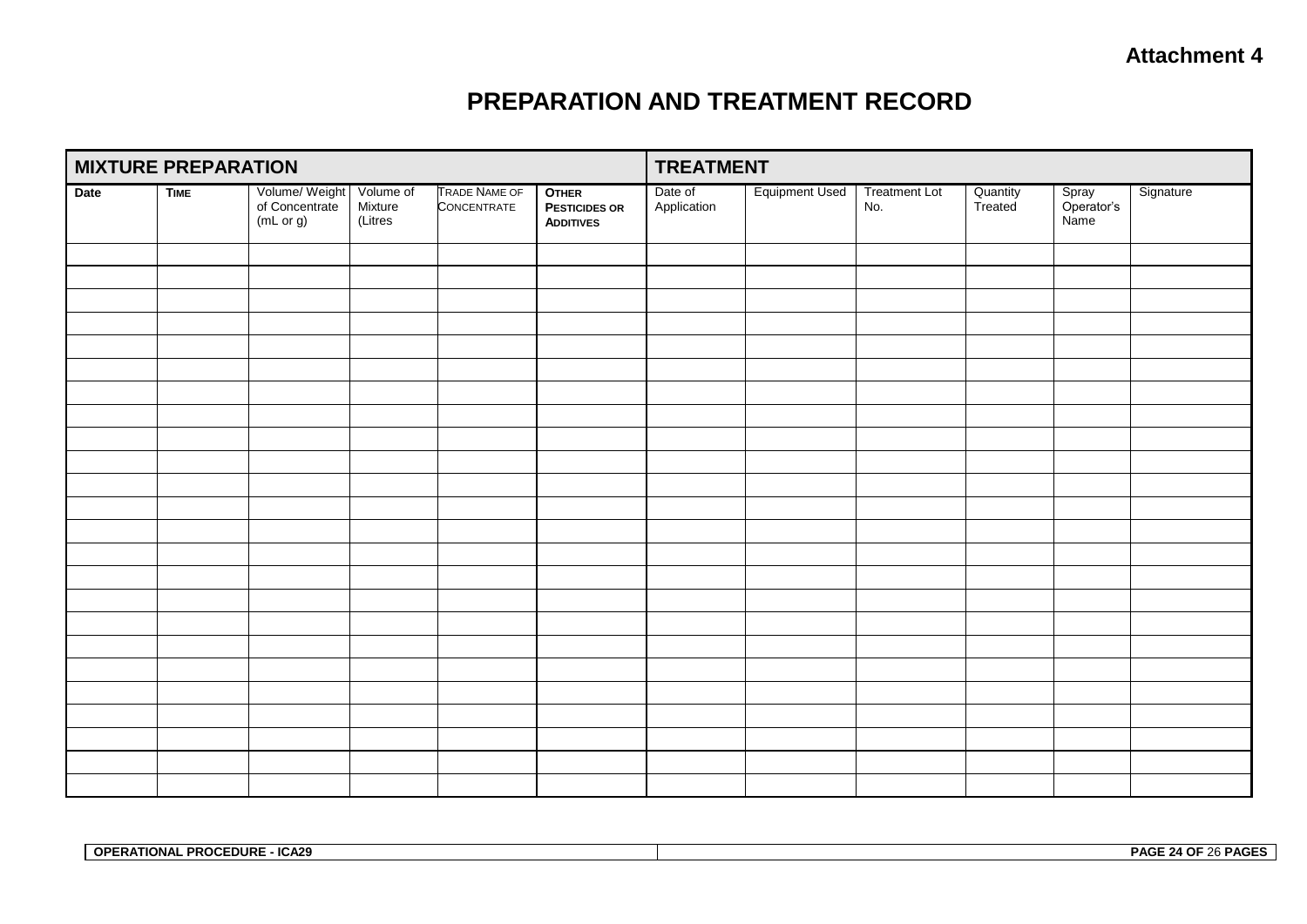# **TREATMENT PREPARATION CHART**

|              |                     |                                                         |                                                                      | MI/G |
|--------------|---------------------|---------------------------------------------------------|----------------------------------------------------------------------|------|
|              |                     |                                                         |                                                                      |      |
|              |                     | Part Fill or Top-Up (Concentrate [mL or g]/Mixture [L]) |                                                                      |      |
|              |                     |                                                         | <b>Litres Mixture</b><br>$\mathbf{S} = \mathbf{S} \times \mathbf{S}$ |      |
|              |                     | mL/g Concentrate $/ \_$                                 | <b>Exercise Elitres Mixture</b>                                      |      |
|              |                     | mL/g Concentrate / The Mixture Litres Mixture           |                                                                      |      |
|              |                     | mL/g Concentrate / _____________ Litres Mixture         |                                                                      |      |
|              |                     | mL/g Concentrate / _____________ Litres Mixture         |                                                                      |      |
|              |                     | mL/g Concentrate / _____________                        | <b>Litres Mixture</b>                                                |      |
| Prepared by: |                     |                                                         |                                                                      |      |
|              | <b>Printed Name</b> | Signature                                               | Date                                                                 |      |